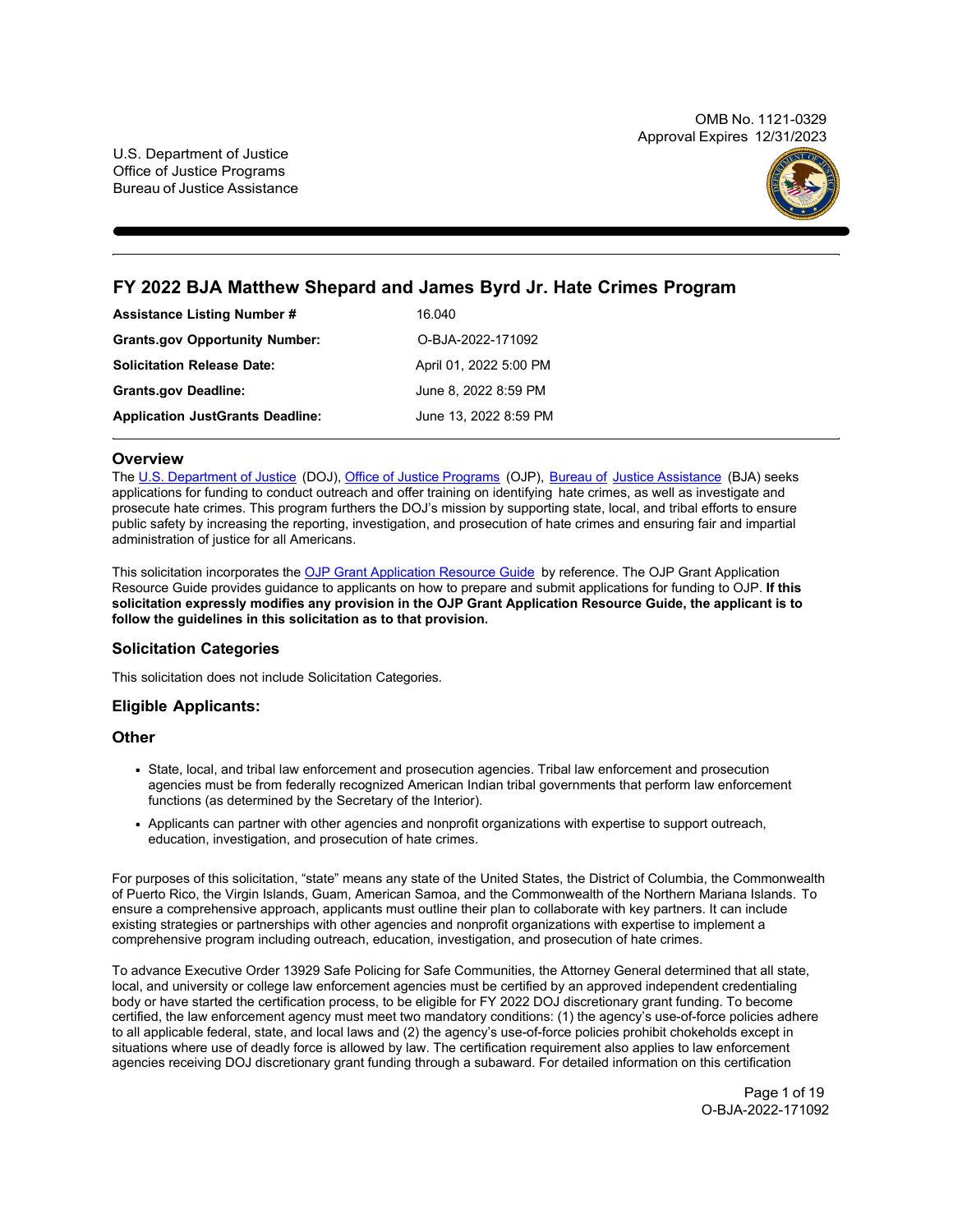requirement, please visit <https://cops.usdoj.gov/SafePolicingEO> to access the Standards for Certification on Safe Policing for Safe Communities, the Implementation Fact Sheet, and the List of Designated Independent Credentialing Bodies.

All recipients and subrecipients (including any for-profit organization) must forgo any profit or management fee.

BJA will consider applications under which two or more entities would carry out the federal award; however, only one<br>entity may be the applicant. Any others must be proposed as subrecipients (subgrantees). For additional i

BJA may elect to fund applications submitted under this FY 2022 solicitation in future fiscal years, dependent on, among other considerations, the merit of the applications and the availability of appropriations.

# <span id="page-1-0"></span>**Contact Information**

For technical assistance with submitting the Application for Federal Assistance standard form (SF)**-**424 and a Disclosure of Lobbying Activities form (SF-LLL) in Grants.gov, contact the Grants.gov Customer Support Hotline at 800-518-4726, 606-545-5035, [Grants.gov Customer Support,](https://www.grants.gov/web/grants/support.html) or [support@grants.gov.](mailto:support@grants.gov) The Grants.gov Support Hotline operates 24 hours a day, 7 days a week, except on federal holidays.

For technical assistance with submitting the **full application** in DOJ's Justice Grants System (JustGrants), contact the JustGrants Service Desk at 833-872-5175 or [JustGrants.Support@usdoj.gov.](mailto:JustGrants.Support@usdoj.gov) The JustGrants Service Desk operates 5 a.m. to 9 p.m. eastern time Monday–Friday and 9 a.m. to 5 p.m. Saturday, Sunday, and federal holidays.

For assistance with any other requirements of this solicitation, contact the OJP Response Center by telephone at 800-851-3420 or TTY: 301-240-6310 (hearing impaired only), or by email at [grants@ncjrs.gov.](mailto:grants@ncjrs.gov) The OJP Response Center hours of operation are 10:00 a.m. to 6:00 p.m., eastern time Monday–Friday, and 10:00 a.m. to 8:00 p.m. on the solicitation closing date.

### **Submission Information**

Applications will be submitted to DOJ in two steps:

**Step 1:** The applicant must submit by the Grants.gov deadline the required Application for Federal Assistance standard form (SF)-424 and a Disclosure of Lobbying Activities (SF-LLL) form when they register in Grants.gov at [https://www.grants.gov/web/grants/register.html.](https://www.grants.gov/web/grants/register.html) To register in Grants.gov, the applicant will need to ensure that its System for Award Management (SAM) registration is current.

**Step 2:** The applicant must then submit the full application including attachments in JustGrants at [JustGrants.usdoj.gov.](https://justicegrants.usdoj.gov/) To be considered timely, the full application must be submitted in JustGrants by the JustGrants application deadline. OJP encourages applicants to review, the "How to Apply" section in the [OJP Grant](https://www.ojp.gov/funding/apply/ojp-grant-application-resource-guide#apply)  [Application Resource Guide](https://www.ojp.gov/funding/apply/ojp-grant-application-resource-guide#apply) and th[e JustGrants website](https://justicegrants.usdoj.gov/news) for more information, resources, and training.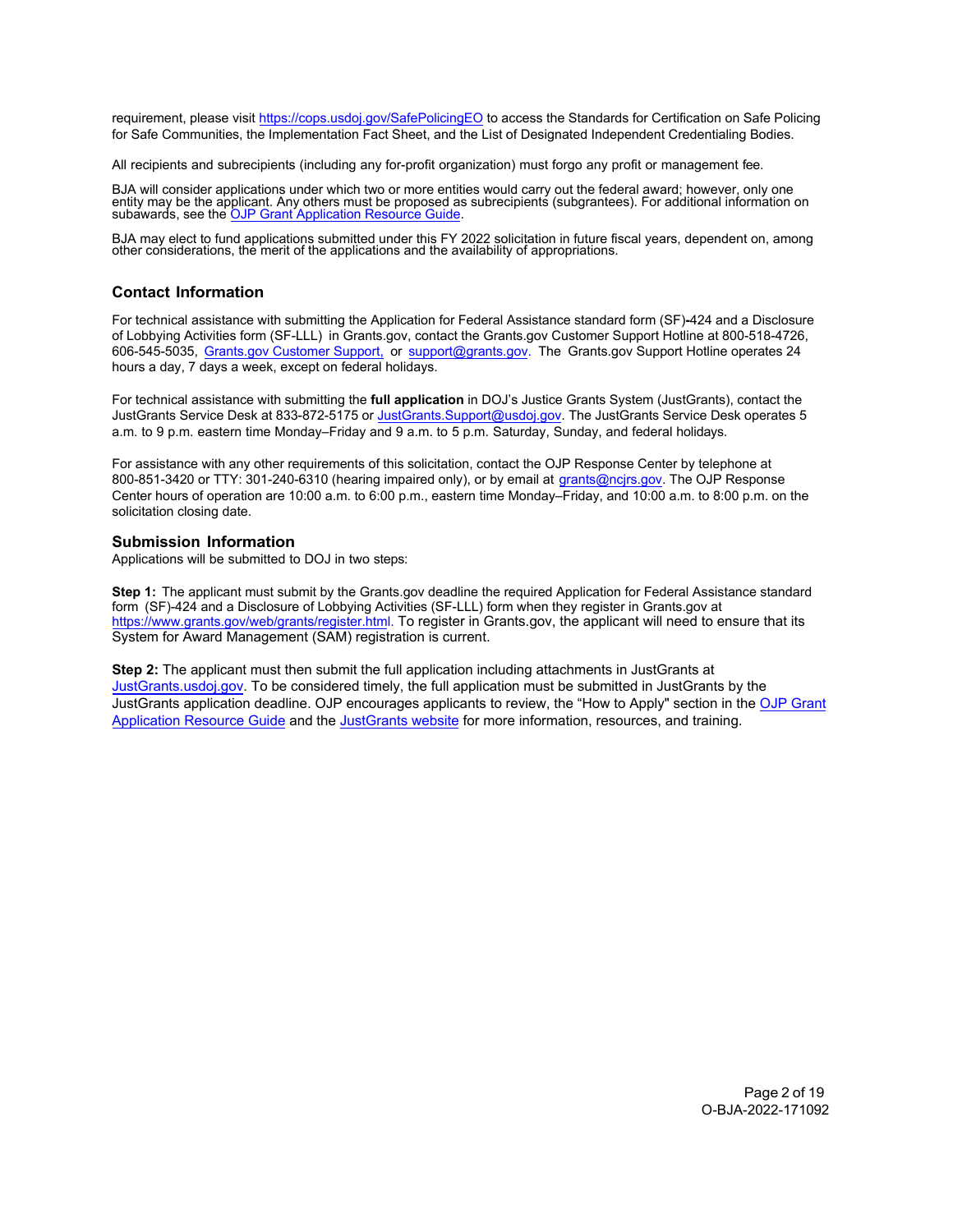# **Contents**

| Contact Information                                                                     | $\overline{2}$ |
|-----------------------------------------------------------------------------------------|----------------|
| Program Description                                                                     | 5              |
| Overview                                                                                | 5              |
| <b>Statutory Authority</b>                                                              | 5              |
| Specific Information                                                                    | $\sqrt{5}$     |
| Goals, Objectives, Deliverables, and Timeline                                           | $\overline{7}$ |
| Evidence-Based Programs or Practices                                                    | $\overline{7}$ |
| Information Regarding Potential Evaluation of Programs and Activities                   | $\overline{7}$ |
| <b>OJP Priority Areas</b>                                                               | 8              |
| <b>Federal Award Information</b>                                                        | 8              |
| Awards, Amounts and Durations                                                           | 8              |
| Continuation Funding Intent                                                             | 9              |
| Availability of Funds                                                                   | 9              |
| <b>Types of Awards</b>                                                                  | 9              |
| Financial Management and System of Internal Controls                                    | 9              |
| <b>Budget Information</b>                                                               | 9              |
| Cost Sharing or Matching Requirement                                                    | 9              |
| Pre-agreement Costs (also known as Pre-award Costs)                                     | 9              |
| Limitation on Use of Award Funds for Employee Compensation: Waiver                      | 9              |
| Prior Approval, Planning, and Reporting of Conference/Meeting/Training Costs            | 9              |
| Costs Associated with Language Assistance (if applicable)                               | 9              |
| Eligibility Information                                                                 | 10             |
| Application and Submission Information                                                  | 10             |
| Information to Complete the Application for Federal Assistance (SF-424)                 | 10             |
| Standard Applicant Information (JustGrants 424 and General Agency Information)          | 10             |
| Proposal Abstract                                                                       | 10             |
| <b>Proposal Narrative</b>                                                               | 10             |
| Narrative outline/selection criteria                                                    | 11             |
| Goals, Objectives, Deliverables, and Timeline                                           | 12             |
| <b>Budget and Associated Documentation</b>                                              | 13             |
| Budget Worksheet and Budget Narrative (Web-based Form)                                  | 13             |
| Indirect Cost Rate Agreement (if applicable)                                            | 13             |
| Financial Management Questionnaire (including applicant disclosure of high-risk status) | 13             |
| Disclosure of Process Related to Executive Compensation                                 | 13             |
| <b>Additional Application Components</b>                                                | 13             |
| <b>Curriculum Vitae or Resumes</b>                                                      | 13             |
| <b>Tribal Authorizing Resolution</b>                                                    | 13             |
| Timeline Form                                                                           | 13             |
| Letters of Support                                                                      | 13             |
| Research and Evaluation Independence and Integrity Statement                            | 13             |
| Disclosures and Assurances                                                              | 14             |
| Disclosure of Lobbying Activities                                                       | 14             |
| <b>DOJ Certified Standard Assurances</b>                                                | 14             |
| Applicant Disclosure of Duplication in Cost Items                                       | 14             |
| DOJ Certifications Regarding Lobbying; Debarment, Suspension and Other Responsibility   |                |
| Matters; and Drug-Free Workplace Requirements                                           | 14             |
| Applicant Disclosure and Justification - DOJ High Risk Grantees (if applicable)         | 14             |

Page 3 of 19 O-BJA-2022-171092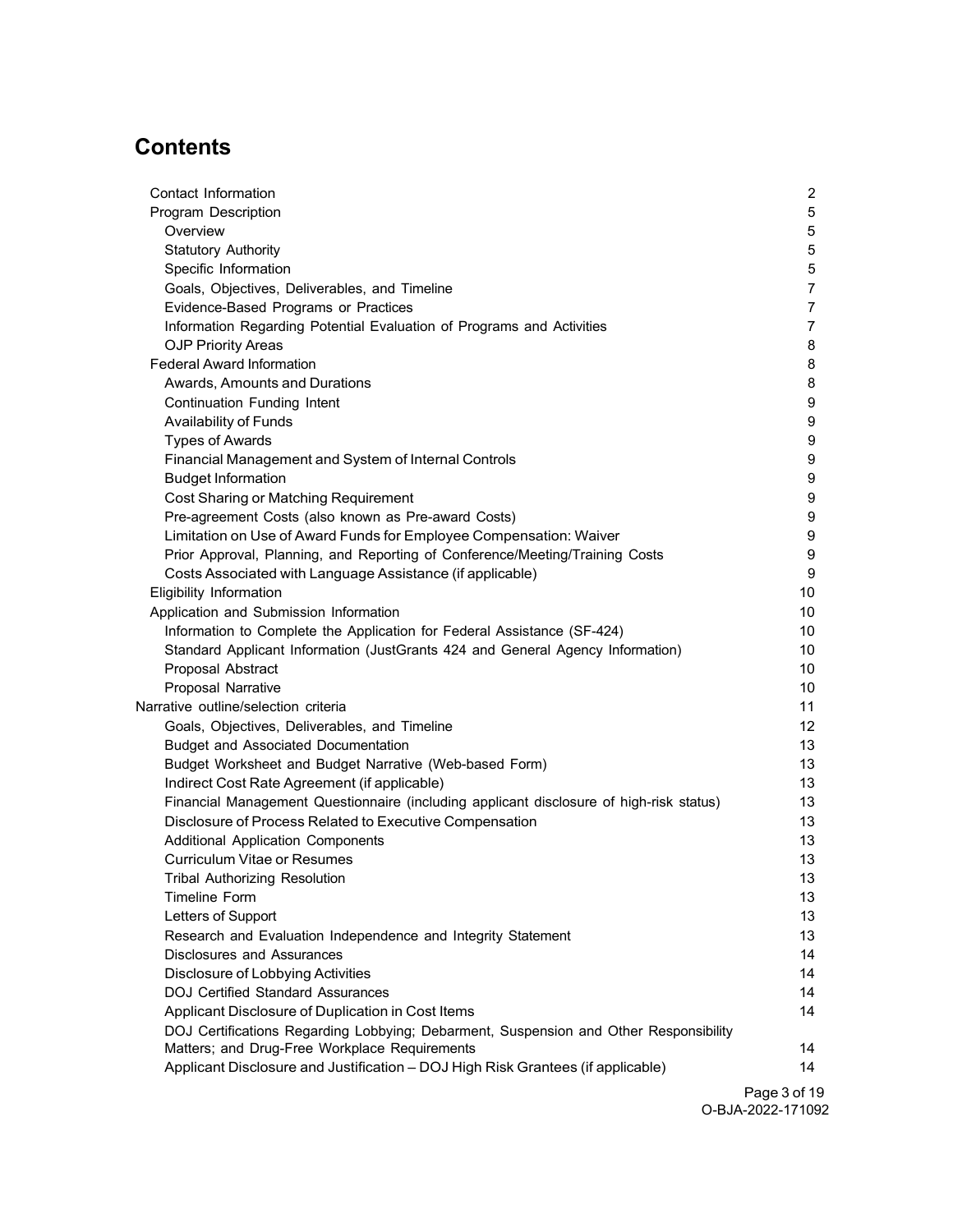| 14 |
|----|
| 14 |
| 15 |
| 15 |
| 15 |
| 15 |
| 16 |
| 16 |
| 16 |
| 16 |
| 16 |
| 16 |
| 16 |
| 17 |
| 17 |
| 17 |
| 17 |
| 17 |
|    |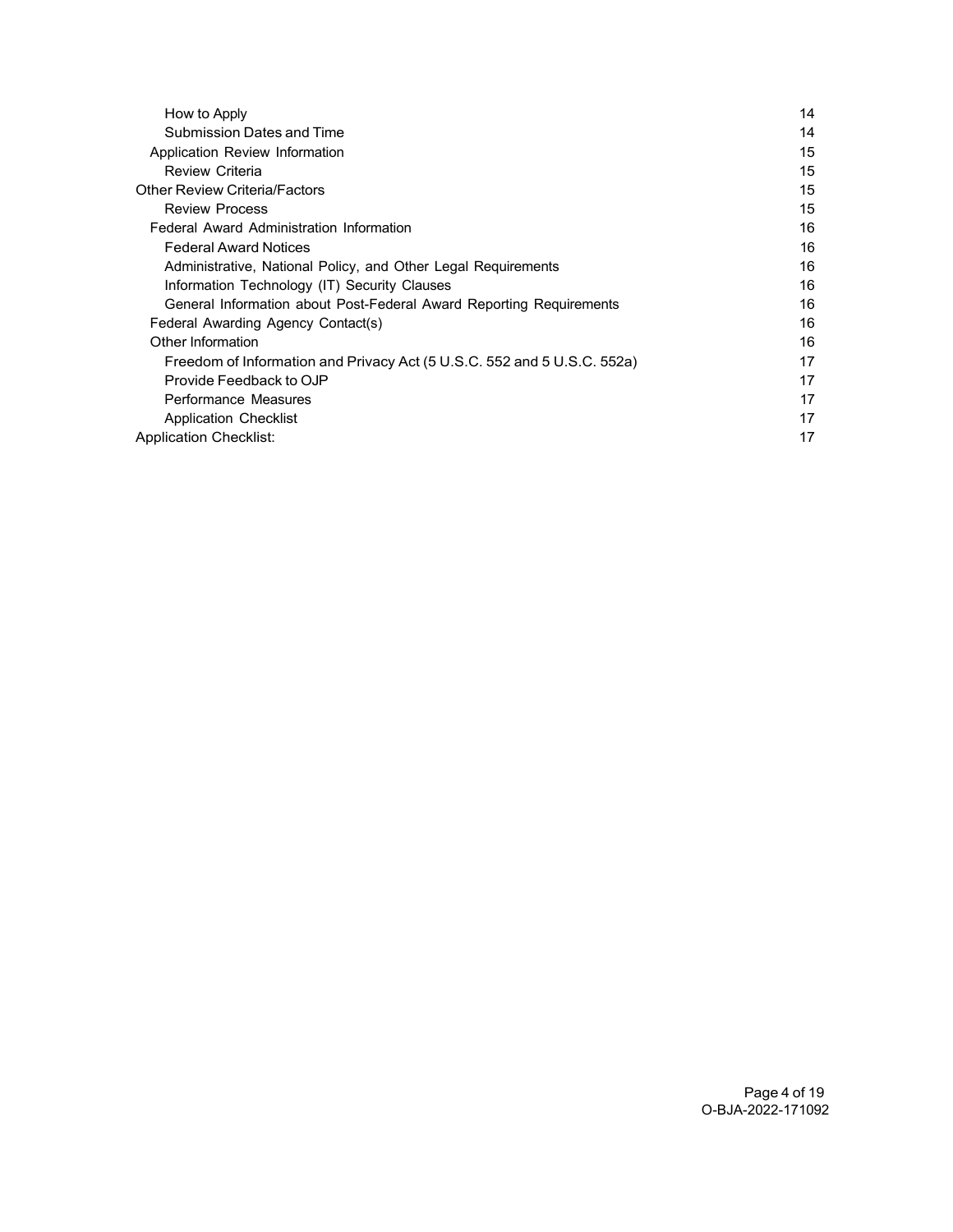# <span id="page-4-0"></span>**Program Description**

### <span id="page-4-1"></span>**Overview**

OJP is committed to advancing work that promotes civil rights and racial equity, increases access to justice, supports crime victims and individuals impacted by the justice system, strengthens community safety and protects the public from crime and evolving threats, and builds trust between law enforcement and the community. The Matthew Shepard and James Byrd, Jr. Hate Crimes Program supports efforts by state, local, and tribal law enforcement and prosecution agencies and their partners in conducting outreach, educating practitioners and the public, enhancing victim reporting tools, and investigating and prosecuting hate crimes committed on the basis of a victim's perceived or actual race, color, religion, national origin, sexual orientation, gender, gender identity, or disability.

# <span id="page-4-2"></span>**Statutory Authority**

Any awards under this solicitation would be made under the Department of Justice Appropriations Act, 2022 (Pub. L. No. 117-103).

# <span id="page-4-3"></span>**Specific Information**

The Matthew Shepard and James Byrd, Jr. Hate Crimes Program (Shepard/Byrd Hate Crimes Program) supports state, local, and tribal law enforcement and prosecution agencies in their outreach to and education of the public, victims, and their staff and partners on hate crimes. This program also supports the investigation and prosecution of hate crimes. Hate crimes (sometimes called bias-motivated crimes) are criminal offenses motivated by some form of bias toward a victim on the basis of their perceived or actual race, color, religion, national origin, sexual orientation, gender, gender identity, or disability.

In response to the increase in hate crimes, particularly involving Asian Americans, BJA is seeking applications that employ a comprehensive approach to prevent and address hate crimes, including outreach to and education of the public and victims, education of law enforcement and prosecution staff and partners, response to hate incidents and crimes, and the investigation and prosecution of these hate crimes. Funding can also be used to address serial violent hate crime perpetrators (having or suspected of having committed more than one violent hate crime).

According to the U.S. Bureau of Justice Statistics' (BJS) [National Crime Victimization](https://bjs.ojp.gov/sites/g/files/xyckuh236/files/media/document/hcv0519_sum_3.pdf) [Survey \(NCVS\):](https://bjs.ojp.gov/sites/g/files/xyckuh236/files/media/document/hcv0519_sum_3.pdf)

- In 2019, there was 1 violent hate crime victimization per 1,000 persons age 12 or older.
- During the 5-year aggregate period of 2015–2019, nearly 90 percent of all hate crimes captured by NCVS were violent crimes, while 10 percent were property crimes.
- A bias against the victim's race, ethnicity, or national origin was the most common motivation for nonfatal violent hate crimes during 2015–2019.

The [Federal Bureau of Investigation r](https://www.fbi.gov/news/pressrel/press-releases/fbi-releases-updated-2020-hate-crime-statistics)eported the following hate crimes in calendar year 2020:

There were 8,052 single-bias incidents involving 11,126 victims. A percent distribution of victims by bias type shows that 61.8 percent of victims were targeted because of a bias based on race/ethnicity/ancestry; 20.0 percent were victimized because of a bias based on sexual orientation; 13.3 percent were targeted because of a bias based on religion; 2.7 percent were targeted because of a bias based on gender identity; 1.4 percent were victimized because of a bias based on disability; and 0.7 percent were victimized because of a bias based on gender.

Of the 11,129 hate crime offenses reported, 69.6 percent were crimes against persons; 28.2 percent were crimes against property; and 2.2 percent were crimes against society.

Moreover, there has been a precipitous increase in hate crimes against Asian Americans. [Recent research fo](https://www.csusb.edu/sites/default/files/Report%20to%20the%20Nation%20-%20Anti-Asian%20Hate%202020%20Final%20Draft%20-%20As%20of%20Apr%2028%202021%2010%20AM%20corrected.pdf)und that anti-Asian hate crimes reported to police in 16 of America's largest cities and counties rose 164 percent in the first quarter of 2021 in comparison to the first quarter of 2020. The 2021 data accounted for over 20 percent of all FBI-reported hate crimes in 2019, covering about 9 percent of the nation's population. In North America, larger cities with a higher percentage of Asian residents that also have hate crime units, victim outreach, and a lengthy history of data collection were those most likely to show higher numerical and percentage increases. Also, 2021's first-quarter increase follows a historic surge in anti-Asian hate crime that started in 2020, with anti-Asian hate crime in 16 of America's largest cities increasing 149 percent in 2020. The first spike occurred in March and April of 2020 concurrently with a rise in COVID cases and negative stereotyping of Asians related to the pandemic. In addition, in 2021 and 2022, there have been a number of attacks on houses of worship and threats against historically Black colleges and universities.

Page 5 of 19 O-BJA-2022-171092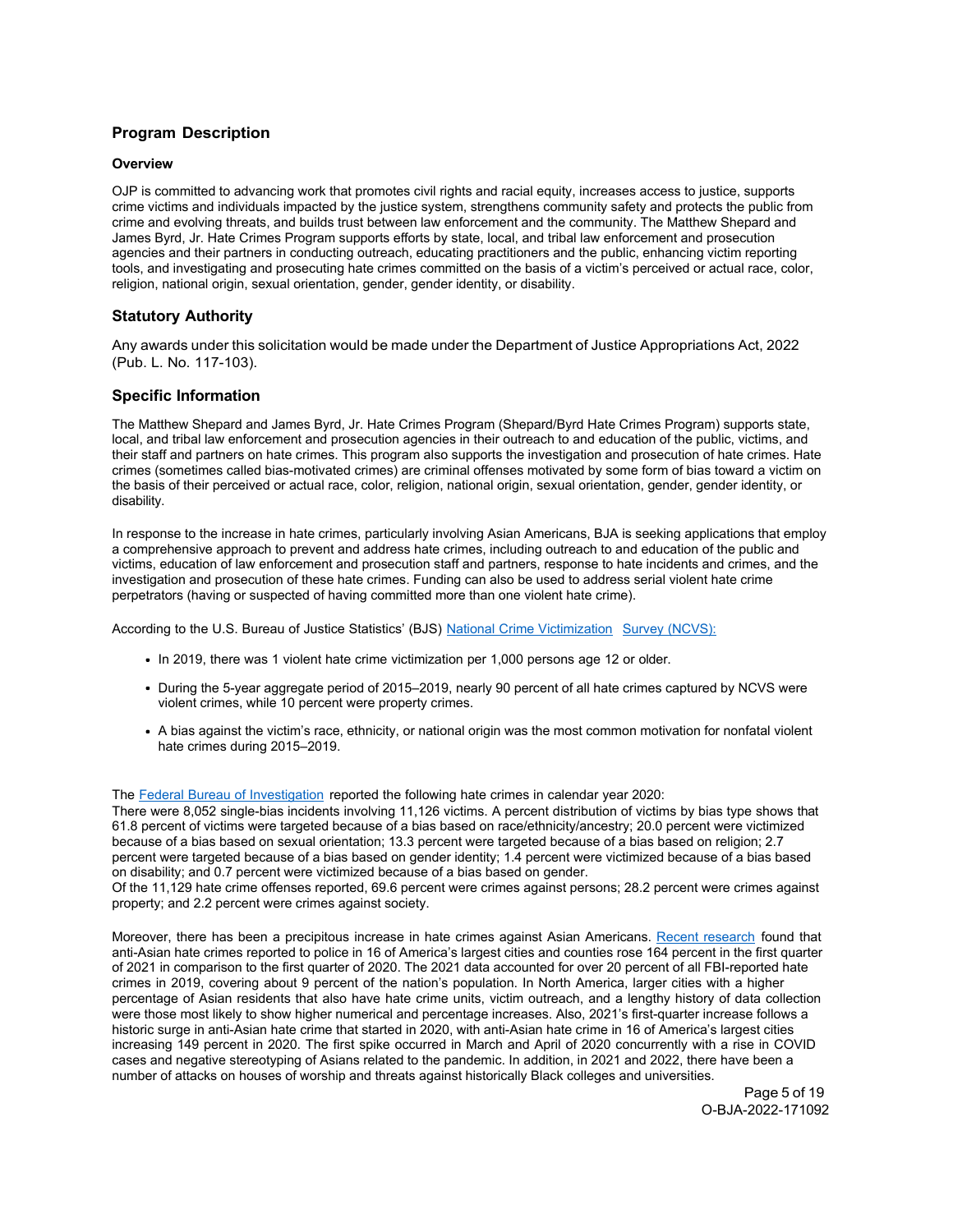This funding is designed to assist jurisdictions in addressing hate crimes and to assist victims and communities that are facing an increase in hate crimes. The Shepard/Byrd Hate Crimes Program explores opportunities to support and encourage the establishment of partnerships between law enforcement and prosecution agencies and community-based organizations to prevent discrimination, bullying, harassment, and hate crimes, as well as expand the confidence of victims to report hate incidents and crimes.

Hate crimes can be more violent and involve greater victim injury as compared to other victimizations, yet they are substantially underreported. Victim reluctance to contact law enforcement may arise from perceptions of police bias, distrust of law enforcement or the criminal justice system, or barriers such as language or concerns about their immigration status. As law enforcement agencies use data to inform their strategies and allocation of resources, this can pose a unique challenge in addressing hate crimes. This underreporting and identification of hate crimes can also grow out of a lack of training and understanding on the part of law enforcement and prosecutors resulting in their inability to identify, report, or charge these crimes and effectively investigate or prosecute these cases.

Hate crimes have a devastating effect beyond the harm inflicted on any one victim. They reverberate through families, communities, and the entire nation as others fear that they too may be threatened, attacked, or forced from their homes because of what they look like, who they are, where they worship, who they love, or whether they have a disability. Like other crimes, the vast majority of hate crimes in the United States are investigated under state law and prosecuted by local, state, and tribal authorities.

The federal government also has an important role to play in addressing hate crimes through collaboration with state, local, and tribal partners. Eliminating hate crimes and bias-motivated violence from communities and the country is one of the Department's highest priorities. The Department's Hate Crimes Enforcement and Prevention Initiative is charged with coordinating DOJ's efforts to eradicate hate crimes, in part by facilitating training, outreach, and education to law enforcement agencies and the public at the federal, state, local, and tribal levels. This work is collaborative and includes DOJ's Civil Rights Division, the Community Relations Service, U.S. Attorneys' Offices (USAOs), the Federal Bureau of Investigation (FBI), the Office of Community Oriented Policing Services, and other agencies in the Office of Justice Programs such as the Office for Victims of Crime and the Bureau of Justice Statistics. For more information on the work of these agencies and opportunities to build on this work, see: www.justice.gov/hatecrimes.

Identifying, investigating, and reporting hate crimes when they occur help ensure that data is complete and accurate and allow appropriate resources to be directed toward solving and preventing hate crimes. Law enforcement and prosecutors' offices are a key part of this strategy, and through the Shepard/Byrd Hate Crimes Program can lead collaborative approaches that prevent and respond to these crimes. A comprehensive report was issued in 2020 entitled *Improving the Identification, Investigation, and Reporting of Hate Crimes: A Summary Report of the Law Enforcement Roundtable*  (August 2020). The "Roundtable Report" sets forth key recommendations and action steps to combat hate crimes and can be found at: [https://cops.usdoj.gov/RIC/ric.php?page=detail&id=COPS-W0895.](https://cops.usdoj.gov/RIC/ric.php?page=detail&id=COPS-W0895) 

Applicants are encouraged to work with their federal partners to coordinate the review of case files and evidence related to potential cases and pursue these cases consistent with the Shepard/Byrd Hate Crimes Act. This should includ[e the](https://www.fbi.gov/contact-us/field-offices) [relevant field office](https://www.fbi.gov/contact-us/field-offices) of the FBI and the civil rights coordinator in their USA[O districts.](https://www.justice.gov/usao/find-your-united-states-attorney) To effectively approach this work, applicants should also develop strategies in coordination with community-based partners and state, local, and tribal agencies to form collaborative approaches or task forces that can help to address the concerns and needs of all affected parties. This includes strategies to increase trust and reporting of incidents to law enforcement, and expand outreach to and education of the public and those persons and groups disproportionately impacted by these crimes. BJA also encourages partnerships with schools, colleges, and universities in an applicant's jurisdiction as part of these strategies. OJP has several other programs that can support jurisdictions seeking to address hate crimes, including funding to prevent and address school-based violence, training on restorative justice approaches, and funding to support victims of hate crimes.

To assist law enforcement and prosecutors in pursuing these cases, BJA recently selected a team of training and technical assistance (TTA) providers to assist grantees and the field at large. BJA's overall TTA will include individualized, efficient, and consistent delivery in order to help grantees accomplish their goals by the end of the project period. BJA and the TTA partners will assess their needs and develop training, targeted technical assistance, and tools for the field. This will include ongoing coaching and dialogue, as well as support for peer-to-peer dialogue and training, knowledge diffusion products, grantee learning communities, dissemination of best practices and lessons learned, and a listserv.

As part of this application, applicants must document their plans to ensure they have a set of diverse staff, partners, and/or subject matter experts who reflect a mix of experiences and perspectives to effectively reach the communities and practitioners that they will serve.

> Page 6 of 19 O-BJA-2022-171092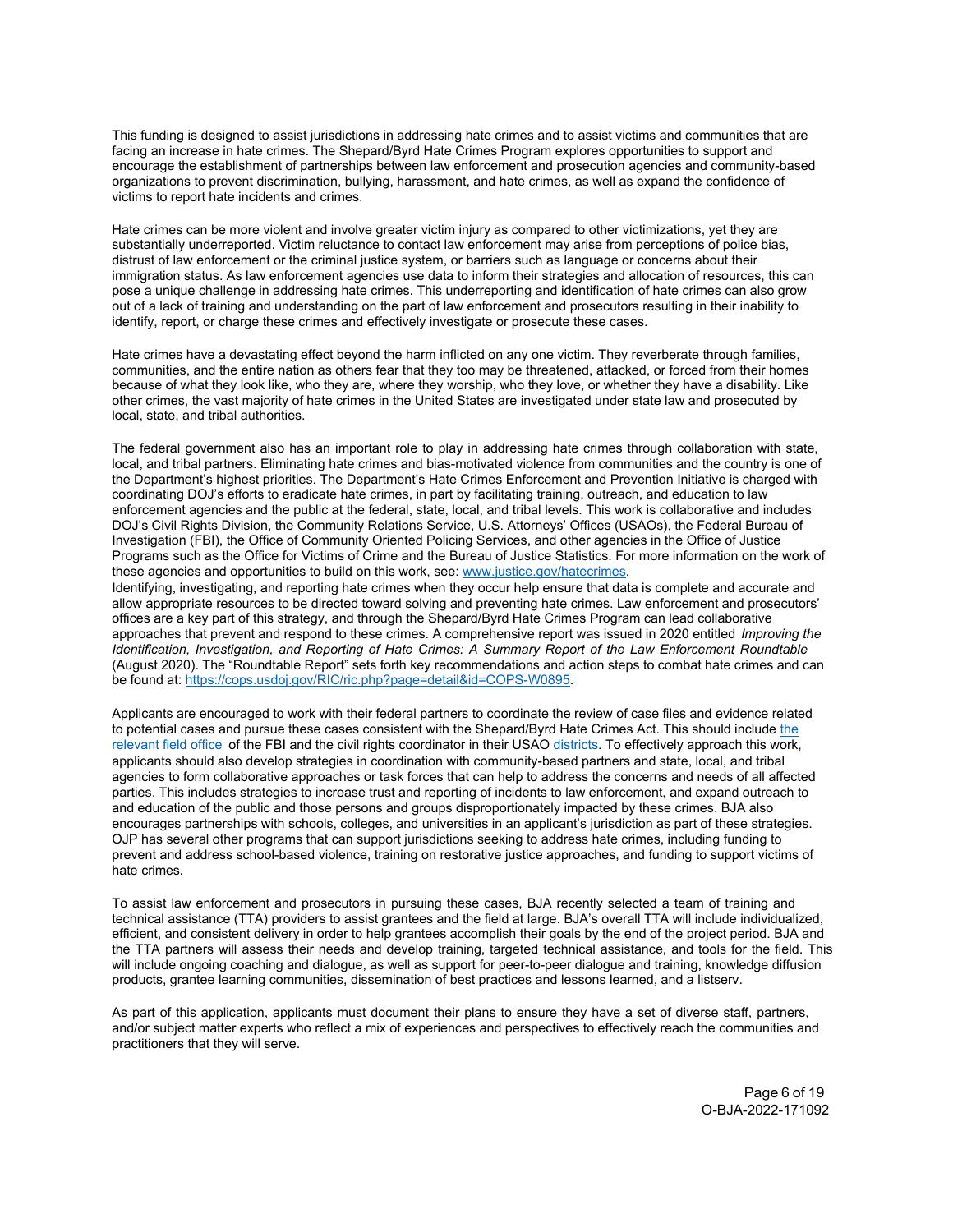For more information, see [Matthew Shepard and James Byrd, Jr. Hate Crimes Program,](https://bja.ojp.gov/program/shepard-byrd-hate-crimes-program/overview) [Overview, Bureau of Justice](https://bja.ojp.gov/program/shepard-byrd-hate-crimes-program/overview) [Assistance \(ojp.gov\).](https://bja.ojp.gov/program/shepard-byrd-hate-crimes-program/overview)

# <span id="page-6-0"></span>**Goals, Objectives, Deliverables, and Timeline**

#### **Goals**

To comprehensively address and prevent hate crimes through increased public awareness and reporting of hate crimes and enhance law enforcement and prosecution strategies to prevent and respond to hate crimes, thereby bringing justice for hate crime victims and other stakeholders.

#### **Objectives**

- Build strong collaboration between law enforcement and prosecution and community-based organizations including schools, colleges, and universities — to conduct outreach to and education of persons and groups at risk for hate crimes.
- Build comprehensive approaches that expand and enhance strategies including tools, policies, and procedures — to increase the reporting, identification, and charging of hate crimes, including victim reporting.
- Enhance the capacity of law enforcement and prosecutors to prevent and address hate crimes through education, training, and tools for the field to investigate and prosecute hate crime cases.
- Enhance collaboration between federal, state, local, and tribal law enforcement and prosecution agencies in their investigation and prosecution of hate crimes. Prepare the partners to be able to fully understand and address hate crimes through leadership and assessment of their organizational cultures.

#### **Deliverables**

Deliverables will include:

- An inventory of potential cases and creation of an action plan during the first 6 months to build a strong and focused strategy.
- The action plan must be submitted and approved by BJA prior to implementation. BJA, the TTA providers, and the grantee will use this action plan to guide and track progress toward the project's objectives.
- Successful implementation of the action plan, resulting in the prosecution and resolution of cases, working collaboratively with BJA staff and the TTA partners.
- Enhanced partnerships with federal, state, tribal, or local organizations.
- Documentation of efforts to share lessons learned from program implementation, including a final report. This information will be publicly shared to assist the field.

The Goals, Objectives, and Deliverables are directly related to the performance measures that show the completed work's results, as discussed in the Application and Submission Information section.

#### <span id="page-6-1"></span>**Evidence-Based Programs or Practices**

OJP strongly encourages the use of data and evidence in policymaking and program development for criminal justice, juvenile justice, and crime victim services. For additional information and resources on evidence-based programs or practices, see the [OJP Grant](https://www.ojp.gov/funding/apply/ojp-grant-application-resource-guide#evidence-based) [Application Resource Guide.](https://www.ojp.gov/funding/apply/ojp-grant-application-resource-guide#evidence-based)

#### <span id="page-6-2"></span>**Information Regarding Potential Evaluation of Programs and Activities**

OJP may conduct or support an evaluation of the programs and activities funded under this solicitation. For additional information, see the [OJP Grant Application Resource Guide](https://www.ojp.gov/funding/apply/ojp-grant-application-resource-guide#potential-evaluation) section entitled "Information Regarding Potential Evaluation of Programs and Activities."

> Page 7 of 19 O-BJA-2022-171092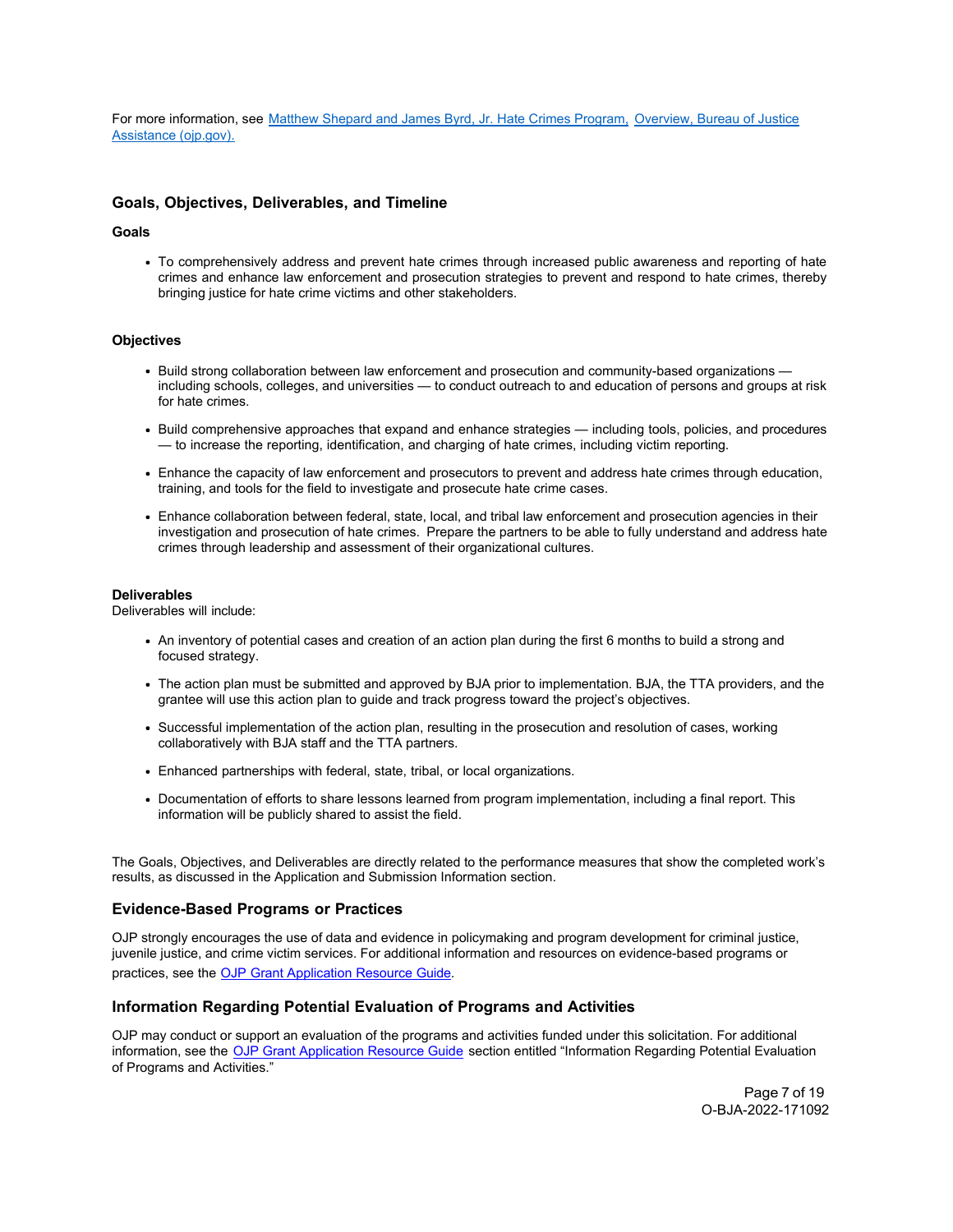### <span id="page-7-0"></span>**OJP Priority Areas**

The Department of Justice is committed to advancing work that promotes civil rights and racial equity, increases access to justice, supports crime victims and individuals impacted by the justice system, strengthens community safety and protects the public from crime and evolving threats, and builds trust between law enforcement and the community.

Priority Considerations Supporting Executive Order 13985, *Advancing Racial Equity and Support for Underserved Communities Through the Federal Government*

Consistent with this Executive Order, the term "underserved community" refers to a population sharing a particular characteristic, as well as a geographic community, that has been systematically denied a full opportunity to participate in aspects of economic, social, and civic life or whose members have been historically underserved, marginalized, and adversely affected by inequality. Such communities include, among others, Black people, Hispanics and Latino/a/e people, Native American and other Indigenous peoples of North America (including Alaska Natives, Eskimos, and Aleuts), Asian Americans, Native Hawaiians, and Pacific Islanders.

In support of Executive Order 13985, OJP will:

A. Give priority consideration to applications that include project(s) that will promote racial equity and the removal of barriers to access and opportunity for communities that have been historically underserved, marginalized, and adversely affected by inequality, when making award decisions.

To receive this consideration, the applicant must describe how the proposed project(s) will address potential inequities and barriers to equal opportunity, and/or contribute to greater access to services for underserved and historically marginalized populations.

B. Give priority consideration to applicants that can demonstrate that their capabilities and competencies for implementing their proposed project(s) are enhanced because the applicant (or at least one proposed subrecipient that will receive at least 30 percent of the requested award funding, as demonstrated in the budget worksheet and budget narrative) identifies as a culturally specific organization. To receive this additional priority consideration, applicants must describe how being a culturally specific organization (or funding the culturally specific subrecipient organization(s)) will enhance their ability to implement the proposed project(s) and should also specify which culturally specific populations are intended or expected to be served or to have their needs addressed under the proposed project(s).

Culturally specific organizations are defined for purposes of this solicitation as private nonprofit or tribal organizations whose primary purpose as a whole is to provide culturally specific services to, among others, Black people, Hispanics and Latino/a/e people, Native American and other Indigenous peoples of North America (including Alaska Natives, Eskimos, and Aleuts), Asian Americans, Native Hawaiians, and/or Pacific Islanders.

Note: Addressing these priority areas is one of many factors that OJP considers in making funding decisions. Receiving priority consideration for one or more priority areas is not a guarantee of an award.

#### <span id="page-7-1"></span>**Federal Award Information**

#### **Solicitation Categories**

This solicitation does not include Solicitation Categories.

<span id="page-7-2"></span>**Awards, Amounts and Durations**

**Anticipated Number of Awards** 22

**Anticipated Maximum Dollar Amount of Awards** \$400,000.00

**Period of Performance Start Date** 10/1/22 12:00 AM

**Anticipated Total Amount to be Awarded Under Solicitation** \$8,700,000.00

**Period of Performance Duration (Months)** 48

> Page 8 of 19 O-BJA-2022-171092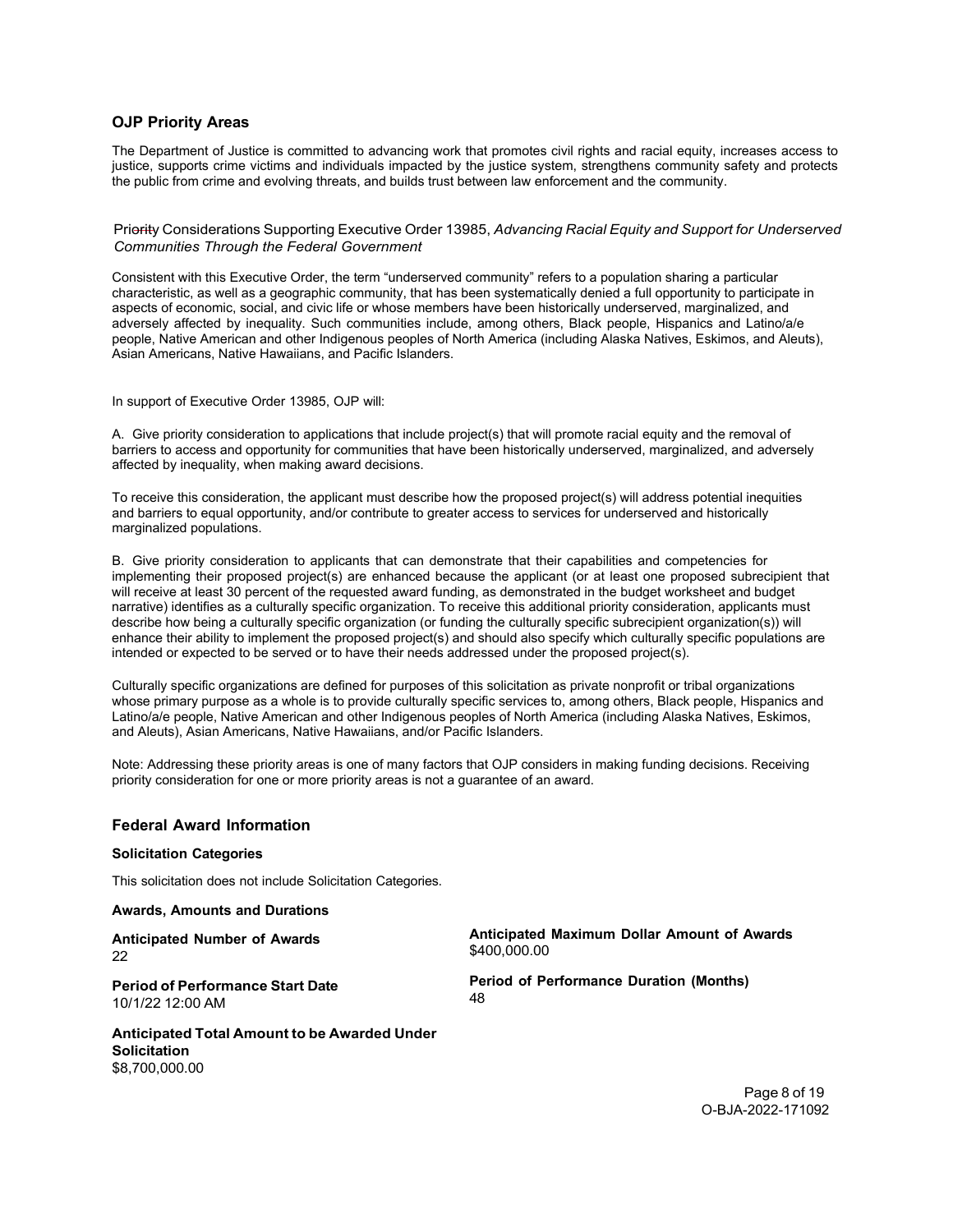# <span id="page-8-0"></span>**Continuation Funding Intent**

BJA may, in certain cases, provide additional funding in future years to awards made under this solicitation through continuation awards. OJP will consider, among other factors, OJP's strategic priorities, a recipient's overall management of the award, and the award-funded work's progress when making continuation award decisions.

# <span id="page-8-1"></span>**Availability of Funds**

This solicitation, and awards (if any are made) under this solicitation, are subject to the availability of appropriated funds and to any modifications or additional requirements that may be imposed by the agency or by law. In addition, nothing in this solicitation is intended to, and does not, create any right or benefit, substantive or procedural, enforceable at law or in equity by any party against the United States; its departments, agencies, or entities; its officers, employees, or agents; or any other person.

# <span id="page-8-2"></span>**Types of Awards**

BJA expects to make awards under this solicitation as grants. See the ["Administrative, National Policy, and Other Legal](https://www.ojp.gov/funding/apply/ojp-grant-application-resource-guide#administrative) [Requirements"](https://www.ojp.gov/funding/apply/ojp-grant-application-resource-guide#administrative) section of the OJP Grant Application Resource Guide for a brief discussion of important statutes, regulations, and award conditions that apply to many (or in some cases, all) OJP grants.

# <span id="page-8-3"></span>**Financial Management and System of Internal Controls**

Award recipients and subrecipients (including recipients or subrecipients that are pass-through entities) must, as described in the Part 200 Uniform Requirements as set out at 2 C.F.R. 200.303, comply with standards for financial and program management. See [OJP Grant Application Resource Guide](https://www.ojp.gov/funding/apply/ojp-grant-application-resource-guide#fm-internal-controls) for additional information.

# <span id="page-8-4"></span>**Budget Information**

Applicants should outline their expenses on an annual basis consistent with the budget worksheet. The funding requested must not exceed \$100,000 per year for a total of no more than \$400,000 for a 48-month project period.

Allowable uses of funding include resources for outreach, education, reporting and identifying, and investigation and prosecution of hate crimes.

The use of BJA grant funds for unmanned aircraft systems (UAS), including unmanned aircraft vehicles (UAV), and/or any accompanying accessories to support UAS or UAV devices/systems, is unallowable.

Applicants should budget for travel for at least two team members to attend an in-person, 2-day grantee meeting as part of their projects, and assume that the trip will be in a location that requires air travel costing at least \$500 per person. For estimates of costs for hotel and lodging, the trip should include General Services Administration (GSA) rates in Washington, D.C., which can be accessed at [Per Diem Rates | GSA.](https://www.gsa.gov/travel/plan-book/per-diem-rates)

# <span id="page-8-5"></span>**Cost Sharing or Matching Requirement**

This solicitation does not require a match.

#### <span id="page-8-6"></span>**Pre-agreement Costs (also known as Pre-award Costs)**

See the [OJP Grant Application Resource Guide](https://www.ojp.gov/funding/apply/ojp-grant-application-resource-guide#pre-agreement-costs) information on Pre-agreement Costs (also known as Pre-award Costs).

#### <span id="page-8-7"></span>**Limitation on Use of Award Funds for Employee Compensation: Waiver**

See th[e OJP Grant Application Resource Guide](https://www.ojp.gov/funding/apply/ojp-grant-application-resource-guide#limitation-use-award) information on the Limitation on Use of Award Funds for Employee Compensation; Waiver.

#### <span id="page-8-8"></span>**Prior Approval, Planning, and Reporting of Conference/Meeting/Training Costs**

<span id="page-8-9"></span>See th[e OJP Grant Application Resource Guide](https://www.ojp.gov/funding/apply/ojp-grant-application-resource-guide#prior-approval) for information on Prior Approval, Planning, and Reporting of Conference/Meeting/Training Costs.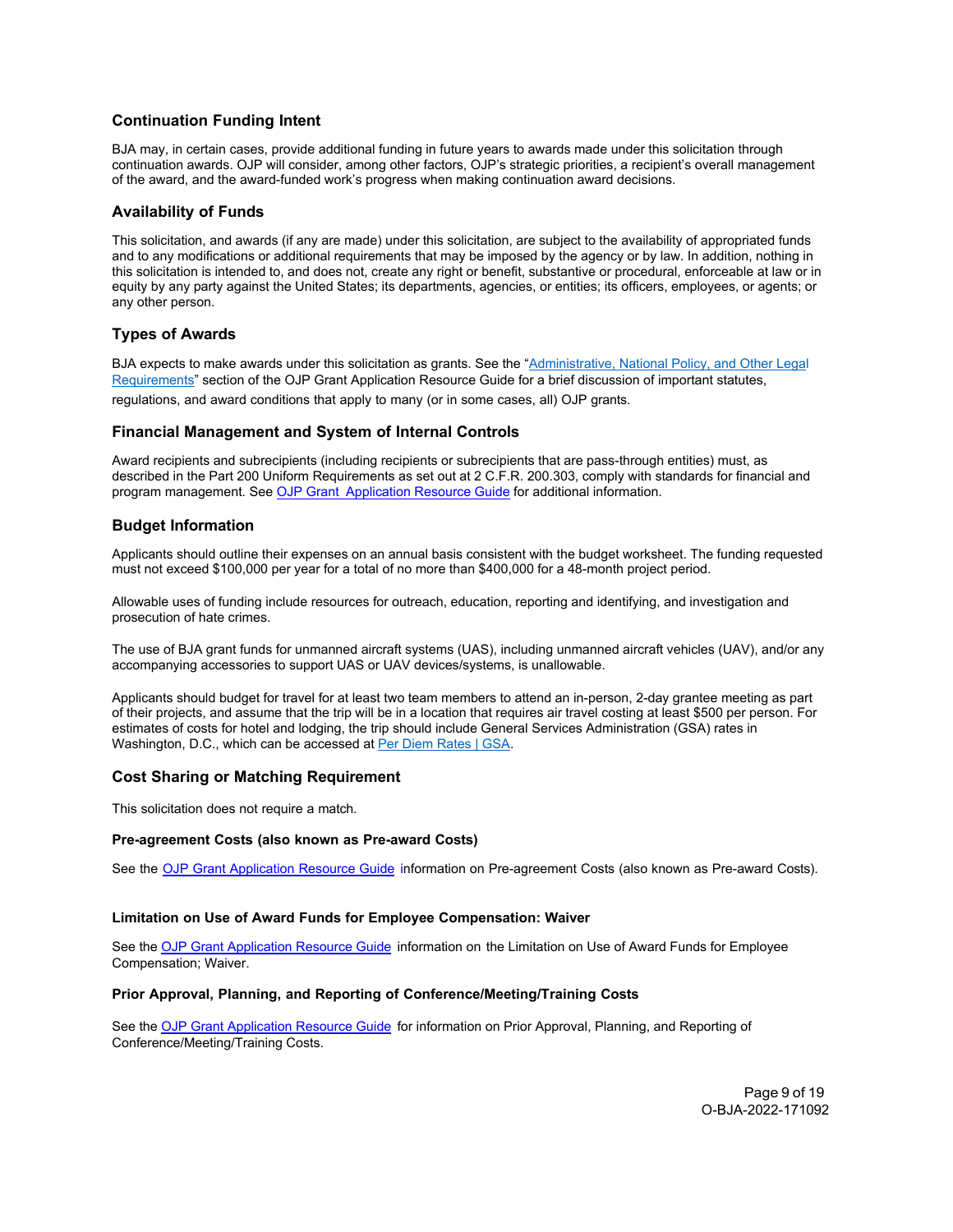### **Costs Associated with Language Assistance (if applicable)**

See the [OJP Grant Application Resource Guide](https://www.ojp.gov/funding/apply/ojp-grant-application-resource-guide#costs-associated) for information on Costs Associated with Language Assistance.

# <span id="page-9-0"></span>**Eligibility Information**

For eligibility information, see the solicitation cover page.

For information on cost sharing or match requirements, see the "Federal Award Information" section.

### <span id="page-9-1"></span>**Application and Submission Information**

The following application elements **must** be included in the application to meet the basic minimum requirements to advance to peer review and receive consideration for funding:

- Proposal Abstract
- Proposal Narrative
- Budget Worksheet and Budget Narrative (web-based form) (The web-based form includes the budget details and the budget narrative.)
- Letters of Support and Memorandums of Understanding (MOUs) from the Key Partners

See the ["Application Elements and Formatting Instructions"](https://www.ojp.gov/funding/apply/ojp-grant-application-resource-guide#application-elements) section of the OJP Grant Application Resource Guide for information on what happens to an application that does not contain all the specified elements or is nonresponsive to the scope of the solicitation.

# <span id="page-9-2"></span>**Information to Complete the Application for Federal Assistance (SF-424)**

The SF-424 must be submitted in Grants.gov. It is a required standard form used as a cover sheet for submission of preapplications, applications, and related information. See th[e OJP Grant Application Resource Guide](https://www.ojp.gov/funding/apply/ojp-grant-application-resource-guide#complete-application) for additional information on completing the SF-424.

In Section 8F of the SF-424, please include the name and contact information of the individual **who will complete the application in JustGrants**. JustGrants will use this information *(email address)* to assign the application to this user in JustGrants.

**Intergovernmental Review:** This solicitation ("funding opportunity") **is not** subject to [Executive Order](https://www.archives.gov/federal-register/codification/executive-order/12372.html) (E.O.) 12372. (In completing the SF-424, an applicant is to answer question 19 by selecting "Program is not covered by E.O. 12372.")

#### <span id="page-9-3"></span>**Standard Applicant Information (JustGrants 424 and General Agency Information)**

The "Standard Applicant Information" section of the JustGrants application is pre-populated with the SF-424 data submitted in Grants.gov. The applicant will need to review the Standard Applicant Information in JustGrants and make edits as needed. Within this section, the applicant will need to add zip codes for areas affected by the project, confirm its Authorized Representative, and verify and confirm the organization's unique entity identifier, legal name, and address.

# <span id="page-9-4"></span>**Proposal Abstract**

A proposal abstract (no more than 400 words) summarizing the proposed project, including the purpose of the project, primary activities, expected outcomes, the service area, intended beneficiaries and subrecipients (if known), will be completed in the JustGrants web-based form. This abstract should be written in the third person and will be made publicly available on the OJP website if the project is awarded. The proposal abstract should clearly identify whether the proposed project focuses primarily on education and outreach, enhancing victim reporting tools, investigation of hate crimes, or prosecution of hate crimes. The applicant must also provide the following:\-

- Applicant name
- Project period
- Total funds requested
- <span id="page-9-5"></span>• Key partners to the project

Page 10 of 19 O-BJA-2022-171092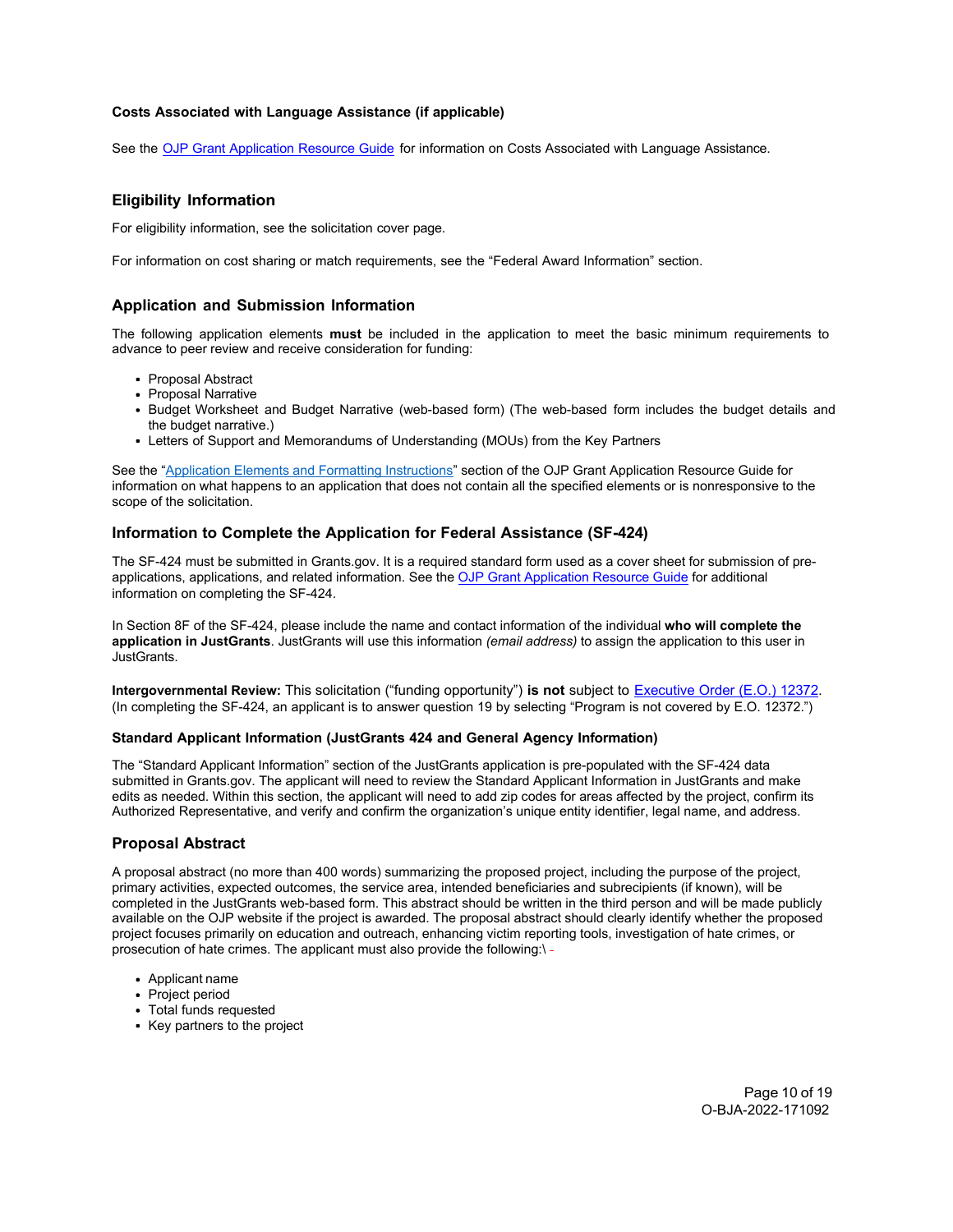# **Proposal Narrative**

The proposal narrative should be submitted as an attachment in JustGrants. The attached document should be doublespaced, using a standard 12-point font; have no less than 1-inch margins; and should not exceed 20 pages. Pages should

be numbered and submitted as an attachment. If the proposal narrative fails to comply with these length restrictions, BJA may consider such noncompliance in peer review and in final award decision.

### <span id="page-10-0"></span>**Narrative outline/selection criteria**

The following sections must be included as part of the proposal narrative: Description of the Issue (25%)

- Describe the proposed project's jurisdictional boundaries and the history, nature, and extent of all hate crimes in this target area, including overall demographic data on the residents. Provide summary information and data on hate crime incidents and trends and any groups particularly impacted by them. Describe the challenges in the reporting, identification, and charging of potential cases, and summarize current efforts to identify, investigate, and prosecute these cases.
- Describe the challenges, including lack of resources, that the applicant faces in planning and implementing strategies to address these hate crimes. Describe the nature and extent of community members underreporting hate crimes to law enforcement. Describe the existing laws in the jurisdiction to pursue these cases. Describe any coordination with federal efforts to address these cases.
- Discuss why the applicant cannot address these issues using existing resources and why these federal funds are needed.
- Describe the nature and extent of any increase in the type or types of hate crime that the applicant's jurisdiction faces, including trends in these increases over the last 3 to 5 years which will be addressed by the proposed solution. Identify the period of time during which the relevant crime type increased. Provide data to support this. Applicants must provide evidence substantiating the claimed increase, such as statistics, research findings, or other objective evidence, as appropriate.

### Program Design (30%)

- Describe how the applicant will respond to the issue defined in the application, including the increase in the type or types of hate crime. Describe the strategies to conduct outreach and educate the public and groups or persons at risk for hate crimes. Describe the community-based partnerships to be created or enhanced with groups that will support this work and overcome barriers to reporting and identifying hate crimes and preventing future hate crimes, including schools, colleges, and universities.
- Describe the strategies to enhance reporting of hate crimes, including education and other efforts to assist staff and partners to identify hate crimes and investigative strategies to ensure that hate crimes are identified and charged as hate crimes.
- Describe the strategies to effectively investigate and prosecute hate crimes, including how the applicant will work to enhance the cooperation of witnesses and enhance success in addressing the challenges of pursuing these investigations and prosecutions. Describe the collaboration with federal, state, local, and tribal partners to implement the project design.
- Attach a timeline that outlines when activities or program milestones are to be accomplished and supports the project design outlined in this section.
- The funds requested in the budget must be clearly connected to and support the project design and be reasonable in cost. Annual expenses should not exceed \$100,000 per year for a total of no more than \$400,000 for a 48-month project period. Describe how funding to support investigation and prosecution activities are extraordinary expenses.
- If the applicant is seeking priority consideration for Priority 1(A), it should address in this section how the proposed project(s) will address issues related to racial equity and/or the removal of barriers to access and opportunity, and/or contribute to greater access to services, for communities that have been historically marginalized, underserved, and adversely affected by inequality.

#### Capabilities and Competencies (30%)

Describe the applicant's management structure and outline its ability to conduct the individual activities based on its and its staff's expertise. Identify all key partners to this project and describe their role in implementing the proposed project design. The management and organizational structure should match the staff and partners needed to accomplish the tasks outlined in the solicitation, and they should be consistent with the budget detail worksheet and the budget narrative.

Page 11 of 19 O-BJA-2022-171092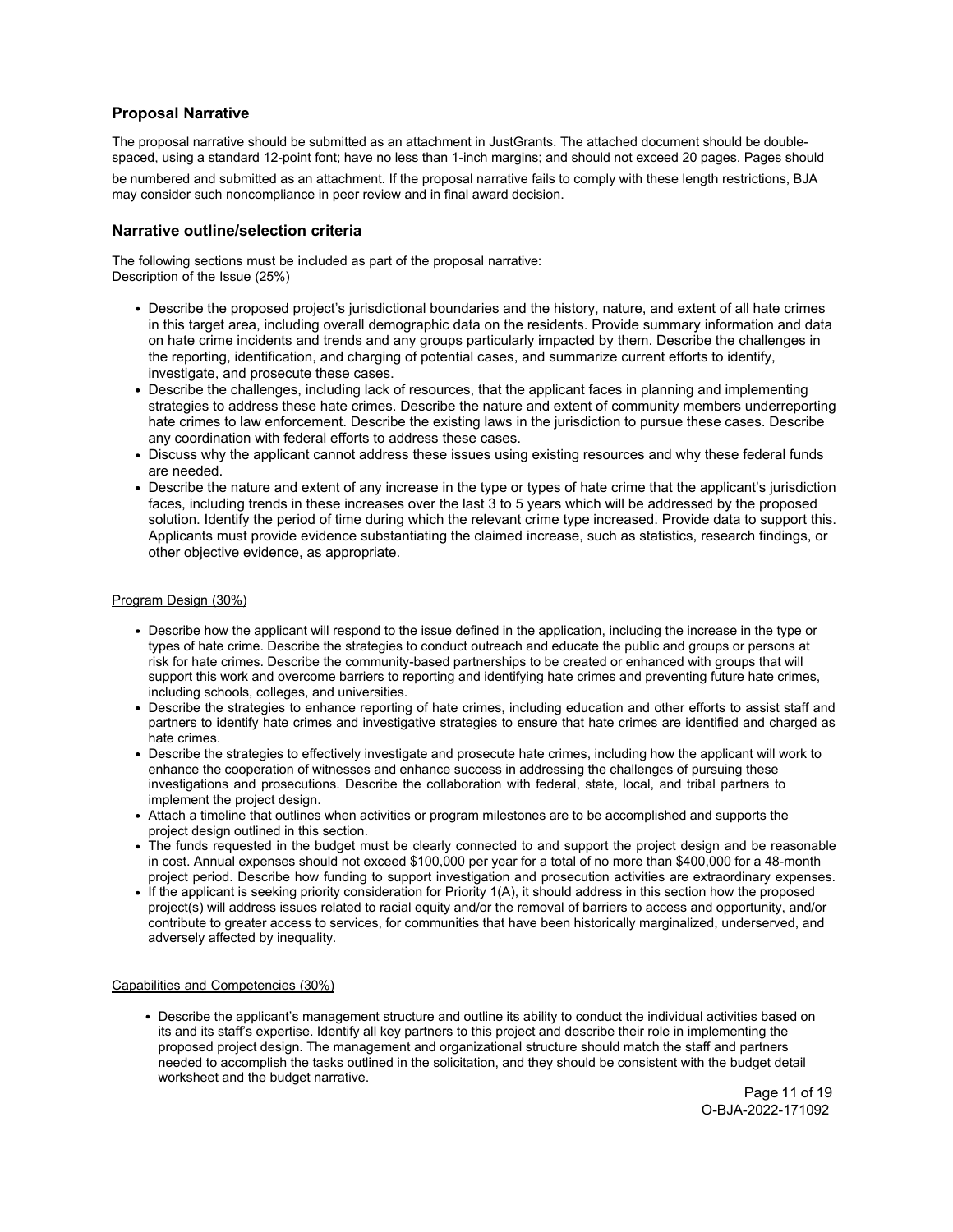- Describe how the applicant and its partners will implement the proposed design, including gathering and analyzing information, developing a plan, and implementing efforts by staff and partners to conduct outreach, train and educate stakeholders and staff, and identify, track, investigate, and prosecute these cases. Discuss any previous collaboration that occurred that will help to achieve the objectives. Explain existing partnership agreements. Describe how effective communication and coordination among the team members will be implemented throughout the program period.
- Discuss the expertise of the applicant and its partners to effectively implement the proposed program design, including outreach, education, reporting, investigation, and prosecution of these incidents. Document the plan to ensure the applicant has a set of diverse staff, partners, and/or subject matter experts who reflect a mix of experiences and perspectives to effectively reach the communities and practitioners that they will serve.
- The design should be supported by the required project timeline, position descriptions, and letters of support/MOUs.
- If the applicant is seeking priority consideration 1(B), it should describe within this section how being a culturally specific organization (or funding a culturally specific subrecipient organization at a minimum of 30 percent of the project budget) will enhance its ability to implement the proposed project(s) and should also specify which culturally specific populations are intended or expected to be served or have their needs addressed under the proposed project(s).

### Plan for Collecting the Data (5%)

- For each objective, identify the criteria that will determine how and if it was successfully met, as well as one or more specific measurable outcome(s) and the data sources that will be used to determine whether or not the outcome was accomplished.
- All applicants must indicate their willingness and ability to collect and report performance and outcome data through BJA's reporting tools (no personally identifiable information will be collected). Applicants are expected to report on behalf of any subawardees.
- Describe the process for measuring the project's performance. Identify who will collect the data, who is responsible for performance measurement, and how the information will be used to guide and assess the program.

Note: Applicants are **not** required to submit performance data with the application. Rather, performance measure information is included as an alert that successful applicants will be required to submit performance data as part of each award's reporting requirements.

OJP will require each successful applicant to submit regular performance data that show the completed work's results. The performance data directly relate to the goals, objectives, and deliverables identified in the "Goals, Objectives, and Deliverables" discussion. Applicants can visit OJP's performance measurement page at [www.ojp.gov/performance f](https://www.ojp.gov/performance)or an overview of performance measurement activities at OJP.

A list of performance measure questions for this program can be found at [Matthew Shepard and James Byrd Jr. Hate](https://bja.ojp.gov/sites/g/files/xyckuh186/files/media/document/Shepard-Hate-Crimes-Performance-Measures.pdf) **[Crimes](https://bja.ojp.gov/sites/g/files/xyckuh186/files/media/document/Shepard-Hate-Crimes-Performance-Measures.pdf)** 

BJA will require award recipients to submit performance measurement data and performance reports in JustGrants. BJA will provide further guidance on the post-award submission process, if selected for award.

#### Budget (10%)

Budgets must be complete, cost-effective, and allowable (e.g., reasonable, allocable, and necessary for project activities) under federal law and applicable federal cost principles.

# **Note on Project Evaluations**

An applicant that proposes to use award funds through this solicitation to conduct project evaluations must follow the guidance in the "Note on Project Evaluations" section in the [OJP Grant Application Resource Guide.](https://www.ojp.gov/funding/apply/ojp-grant-application-resource-guide#project-evaluations)

# <span id="page-11-0"></span>**Goals, Objectives, Deliverables, and Timeline**

The applicant will submit the Shepard/Byrd Hate Crimes Program goals, objectives, and deliverables in the JustGrants web-based form.

> Page 12 of 19 O-BJA-2022-171092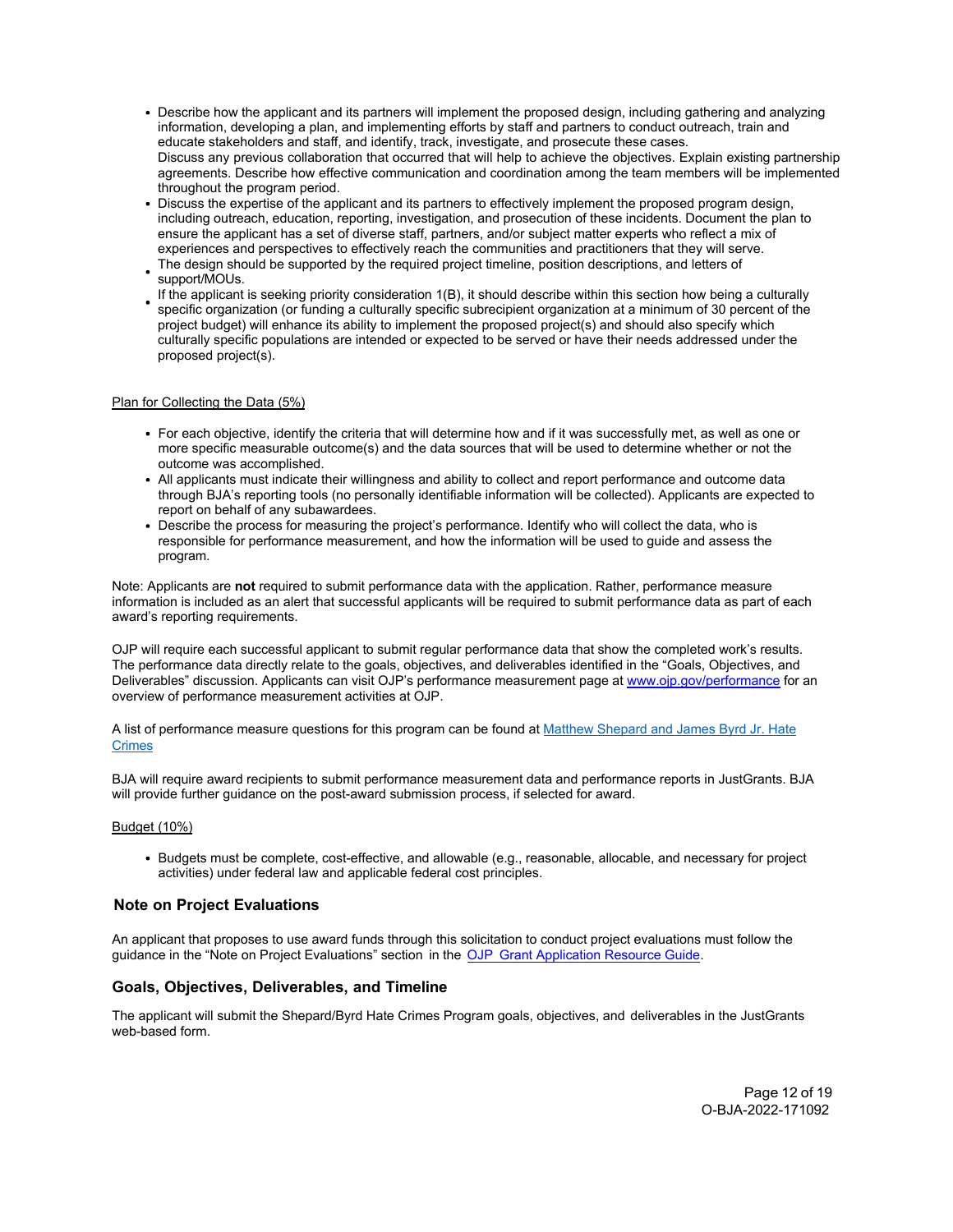# <span id="page-12-0"></span>**Budget and Associated Documentation**

#### <span id="page-12-1"></span>**Budget Worksheet and Budget Narrative (Web-based Form)**

The applicant will complete the JustGrants web-based budget form. See the OJP Grant [Application Resource Guide](https://www.ojp.gov/funding/apply/ojp-grant-application-resource-guide#budget-prep) for additional information. If the applicant is seeking priority consideration 1(B) based on the identification of at least one proposed subrecipient as a culturally specific organization, the proposed funding for the subrecipient in the web-based budget form must be a minimum of 30 percent of award funding.

The budget narrative must also describe how the activities that will be funded with the (minimum) 30 percent of award funding provided to the subrecipient specifically relate to the priority consideration and described in the "Capabilities and Competencies" section of the application.

### **Indirect Cost Rate Agreement (if applicable)**

The applicant will submit its indirect cost rate agreement by uploading it as an attachment in JustGrants. See the [OJP](https://www.ojp.gov/funding/apply/ojp-grant-application-resource-guide#budget-prep) [Grant Application Resource Guide](https://www.ojp.gov/funding/apply/ojp-grant-application-resource-guide#budget-prep) for additional information.

#### <span id="page-12-2"></span>**Indirect Cost Rate Agreement (if applicable)**

The applicant will submit its indirect cost rate agreement by uploading it as an attachment in JustGrants. See the [OJP](https://www.ojp.gov/funding/apply/ojp-grant-application-resource-guide#budget-prep) [Grant Application Resource Guide](https://www.ojp.gov/funding/apply/ojp-grant-application-resource-guide#budget-prep) for additional information.

#### <span id="page-12-3"></span>**Financial Management Questionnaire (including applicant disclosure of high-risk status)**

The applicant will download the questionnaire, complete it, and submit it by uploading it as an attachment in JustGrants. See th[e OJP Grant Application](https://www.ojp.gov/funding/apply/ojp-grant-application-resource-guide#fm-internal-controls-questionnaire) Resource Guide for additional information.

#### <span id="page-12-4"></span>**Disclosure of Process Related to Executive Compensation**

This solicitation expressly modifies the OJP Grant Application Resource Guide by not incorporating its "Disclosure of Process Related to Executive Compensation" provisions. Applicants to this solicitation are not required to provide this disclosure.

# <span id="page-12-5"></span>**Additional Application Components**

Applicants will attach the additional requested documentation in JustGrants.

# <span id="page-12-6"></span>**Curriculum Vitae or Resumes**

Attach position descriptions for staff to be funded under this grant. Provide the curriculum vitae or résumés for current staff. If the applicant is hiring, please detail in the timeline when it anticipates the hiring process to be completed and when the new hires will commence work.

# <span id="page-12-7"></span>**Tribal Authorizing Resolution**

An application in response to this solicitation may require inclusion of tribal authorizing documentation as an attachment. If applicable, the applicant will submit the tribal authorizing documentation by uploading it as an attachment in JustGrants. See the [OJP Grant Application Resource Guide](https://www.ojp.gov/funding/apply/ojp-grant-application-resource-guide#tribal-authorizing-resolution) for information on tribal authorizing resolutions.

#### <span id="page-12-8"></span>**Timeline Form**

Attach a project timeline with each project's objective and associated activity, expected completion date, and responsible person or organization.

### <span id="page-12-9"></span>**Letters of Support**

Attach relevant letters of support and/or MOUs from the project's key partners that reflect their support, roles, and agreements about collaboration.

> Page 13 of 19 O-BJA-2022-171092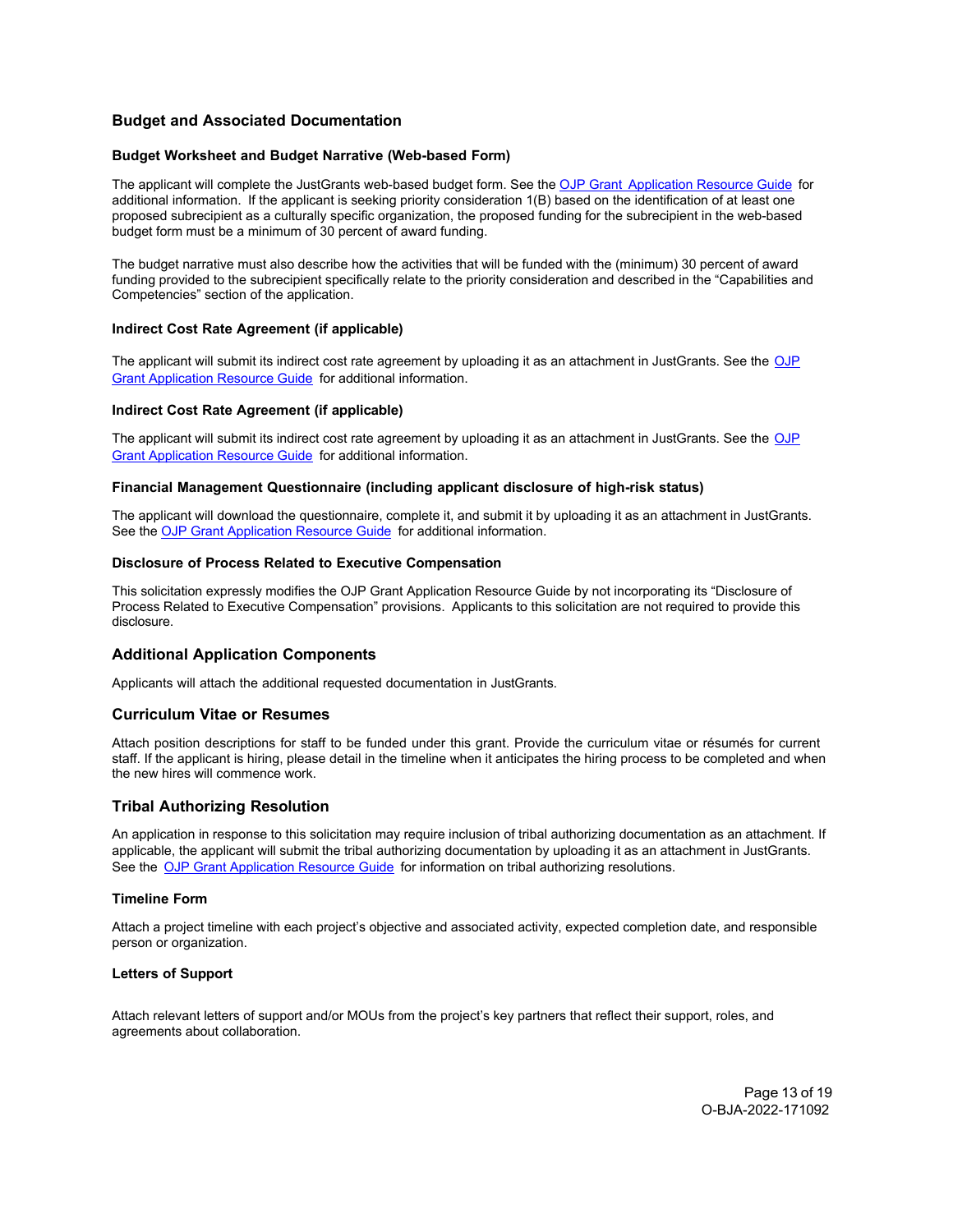# <span id="page-13-0"></span>**Research and Evaluation Independence and Integrity Statement**

If an application proposes research (including research and development) and/or evaluation, the applicant must demonstrate research/evaluation independence and integrity, including appropriate safeguards, before it may receive award funds. The applicant will submit documentation of its research and evaluation independence and integrity by uploading it as an attachment in JustGrants. For additional information, see the [OJP Grant Application Resource Guide](https://www.ojp.gov/funding/apply/ojp-grant-application-resource-guide#research-evaluation) attachment in JustGrants.

# <span id="page-13-1"></span>**Disclosures and Assurances**

The applicant will address the following disclosures and assurances.

### <span id="page-13-2"></span>**Disclosure of Lobbying Activities**

Complete and submit the SF-LLL in Grants.gov. See the [OJP Grant Application Resource Guide](https://www.ojp.gov/funding/apply/ojp-grant-application-resource-guide#apply) for additional information

### <span id="page-13-3"></span>**DOJ Certified Standard Assurances**

Review and accept the DOJ Certified Standard Assurances in JustGrants. See the [OJP Grant Application Resource](https://www.ojp.gov/funding/apply/ojp-grant-application-resource-guide#administrative) [Guide f](https://www.ojp.gov/funding/apply/ojp-grant-application-resource-guide#administrative)or additional information.

# <span id="page-13-4"></span>**Applicant Disclosure of Duplication in Cost Items**

Complete the JustGrants web-based Applicant Disclosure of Duplication in Cost Items form. See the [OJP Grant](https://www.ojp.gov/funding/apply/ojp-grant-application-resource-guide#applicant-disclosure-pending-applications) [Application Resource Guide](https://www.ojp.gov/funding/apply/ojp-grant-application-resource-guide#applicant-disclosure-pending-applications) for additional information.

# <span id="page-13-5"></span>**DOJ Certifications Regarding Lobbying; Debarment, Suspension and Other Responsibility Matters; and Drug-Free Workplace Requirements**

Applicants will review and accept the DOJ Certified Certifications Regarding Lobbying; Debarment, Suspension, and Other Responsibility Matters; Drug-Free Workplace Requirements; Law Enforcement and Community Policing in JustGrants. See [OJP Grant Application Resource Guide](https://www.ojp.gov/funding/apply/ojp-grant-application-resource-guide#administrative) for additional information.

### <span id="page-13-6"></span>**Applicant Disclosure and Justification – DOJ High Risk Grantees (if applicable)**

If applicable, submit the DOJ High Risk Applicant Disclosure and Justification as an attachment in JustGrants. A DOJ high risk grantee is an award recipient that has received a DOJ High Risk designation based on a documented history of unsatisfactory performance, financial instability, management system or other internal control deficiencies, or noncompliance with award terms and conditions on prior awards, or that is otherwise not responsible. See th[e OJP Grant](https://www.ojp.gov/funding/apply/ojp-grant-application-resource-guide#applicant-disclosure-justification)  [Application Resource Guide](https://www.ojp.gov/funding/apply/ojp-grant-application-resource-guide#applicant-disclosure-justification) for additional information

# <span id="page-13-7"></span>**How to Apply**

Step 1: The applicant must submit the **SF-424** and an **SF-LLL** in Grants.gov at [https://www.grants.gov/web/grants/register.html.](https://www.grants.gov/web/grants/register.html)

Step 2: The applicant must then submit the **full application** including attachments in JustGrants at [JustGrants.usdoj.gov.](https://justicegrants.usdoj.gov/)  For additional information, see the "How to Apply" section in the [OJP Grant Application Resource Guide](https://www.ojp.gov/funding/apply/ojp-grant-application-resource-guide#apply) and the [DOJ](https://justicegrants.usdoj.gov/sites/g/files/xyckuh296/files/media/document/appln-submission-checklist.pdf) [Application Submission Checklist.](https://justicegrants.usdoj.gov/sites/g/files/xyckuh296/files/media/document/appln-submission-checklist.pdf)

# <span id="page-13-8"></span>**Submission Dates and Time**

The **SF-424** and the **SF-LLL** must be submitted in Grants.gov by 8:59 pm on June 8, 2022. The **full application** must be submitted in JustGrants by 8:59 pm on June 13, 2022.

OJP urges applicants to submit their Grants.gov and JustGrants submissions prior to the due dates to allow sufficient time to correct errors and resubmit by the submission deadlines if a rejection notification is received. To be considered timely, the **full application** must be submitted in JustGrants by the JustGrants application deadline.

> Page 14 of 19 O-BJA-2022-171092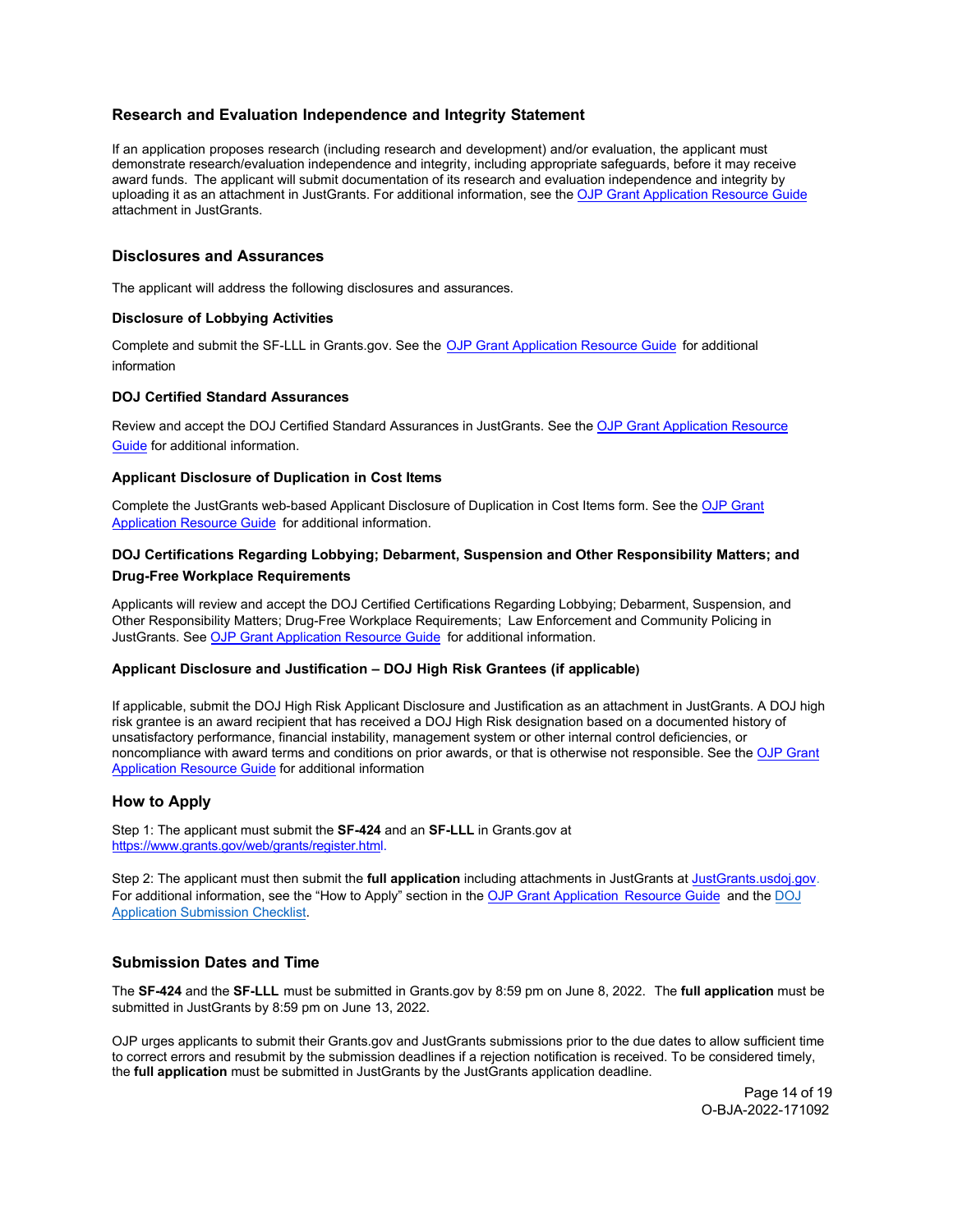# **Experiencing Unforeseen Technical Issues**

An applicant that experiences unforeseen SAM.gov, Grants.gov, or JustGrants technical issues beyond its control that prevent application submission by the deadline must demonstrate all efforts in requesting technical support in order to submit an application by the deadline. Technical support is available via phone and email to the applicable SAM.gov, Grants.gov, or JustGrants support centers or service desks in which an applicant received a ticket number for resolution. If an applicant misses a deadline due to unforeseen technical difficulties, the applicant may request a waiver to submit an application after the deadline. *Note: If an applicant does not submit all the required Grants.gov forms by the Grants.gov deadline, the applicant will not be able to proceed to the JustGrants portion of the application process.* An applicant experiencing technical difficulties with the following systems must contact the associated support desk indicated below to report the technical issue and receive a tracking number:

- Grants.gov Contact the [Grants.gov Customer Support Hotline.](https://www.grants.gov/web/grants/support.html)
- SAM.gov Contact the SAM [Help Desk \(Federal Service Desk\).](https://www.fsd.gov/gsafsd_sp)
- JustGrants Contact the JustGrants Support Desk at [JustGrants.Support@usdoj.gov o](mailto:JustGrants.Support@usdoj.gov)r 833–872–5175.

An applicant requesting a waiver to submit a late application must document their request for technical assistance in an email to the OJP Response Center at grants@ncjrs.gov **within 24 hours after the application deadline** to request approval to submit its application after the deadline. If an applicant has technical issues with Grants.gov, the applicant must contact the Grants.gov Customer Support Hotline within 24 hours of the Grants.gov deadline to request approval to submit after the deadline. However, waiver requests will not be reviewed until after the JustGrants deadline to allow time for all waivers to be submitted. Waiver requests to submit after the submission deadline must:

- Describe the technical difficulties experienced.
- Include a timeline of the applicant's submission efforts (e.g., what date and time did the error occur, what date and time was action taken to resolve the issue and resubmit, and what date and time did support representatives respond).
- Include an attachment(s) of the complete grant application and all required documentation and material.
- Include the applicant's Unique Entity Identifier (UEI), any applicable SAM.gov tracking number(s), Grants.gov Help Desk, and JustGrants Support Desk Ticket Numbers.

OJP will review each request for late submission and required supporting documentation and notify the applicant whether the request has been approved or denied. For more details on the waiver process, OJP encourages applicants to review the "Experiencing Unforeseen Technical Issues" section in the [OJP Grant Application Resource Guide](https://www.ojp.gov/funding/apply/ojp-grant-application-resource-guide#experiencing-unforeseen-technical-issues)*.* 

# <span id="page-14-0"></span>**Application Review Information**

### <span id="page-14-1"></span>**Review Criteria**

Applications that meet the basic minimum requirements will be evaluated by peer reviewers on how the proposed project/program addresses the following criteria:

- 1. Description of the Issue (25 percent) Evaluate the applicant's understanding of the program/issue to be addressed.
- 2. Project Design and Implementation (30 percent) Evaluate the adequacy of the proposal, including the goals, objectives, timelines, milestones, and deliverables.
- 3. Capabilities and Competencies (30 percent) Evaluate the administrative and technical capacity of the applicant to successfully accomplish the goals and objectives.
- 4. Plan for Collecting the Data Required for this Solicitation's Performance Measures (5 percent) Evaluate the applicant's understanding of the performance data reporting requirements and the plan for collecting the required data.
- 5. Budget (10 percent) Evaluate for completeness, cost effectiveness, and allowability (e.g., reasonable, allocable, and necessary for project activities).

#### <span id="page-14-2"></span>**Other Review Criteria/Factors**

Other important considerations for BJA include geographic diversity, strategic priorities (specifically including, but not limited to, those mentioned above relating to priority areas), available funding, past performance, and the extent to which the budget worksheet and budget narrative (web-based form) accurately explain project costs that are reasonable, necessary, and otherwise allowable under federal law and applicable federal cost principles.

> Page 15 of 19 O-BJA-2022-171092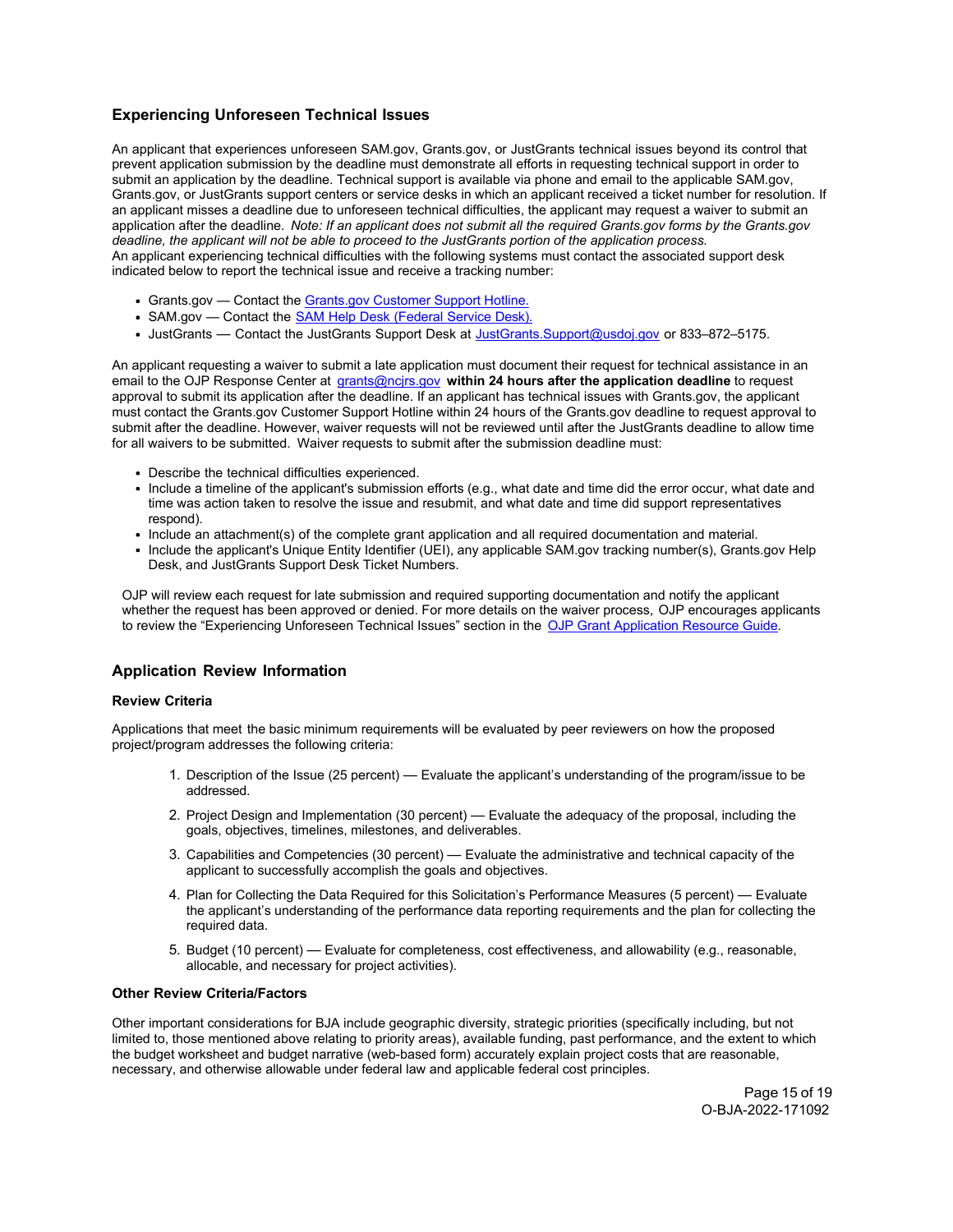# <span id="page-15-0"></span>**Review Process**

Applications submitted under this solicitation that meet the basic minimum requirements, will be evaluated for technical merit by a peer review panel(s) in accordance with OJP peer review policy and procedures using the review criteria listed above.

OJP screens applications to ensure they meet the basic minimum requirements prior to conducting the peer review. Although specific requirements may vary, the following are common requirements applicable to all OJP solicitations:

- The application must be submitted by an eligible type of applicant.
- The application must request funding within programmatic funding constraints (if applicable).
- The application must be responsive to the scope of the solicitation.
- The application must include all items necessary to meet the basic minimum requirements.

Pursuant to the Part 200 Uniform Requirements, before award decisions are made, OJP also reviews information related to the degree of risk posed by the applicant. Among other things to help assess whether an applicant with one or more prior federal awards has a satisfactory record with respect to performance, integrity, and business ethics, OJP checks whether the applicant is listed in SAM as excluded from receiving a federal award.

In addition, if OJP anticipates that an award will exceed \$250,000 in federal funds, OJP also must review and consider any information about the applicant that appears in the non- public segment of the integrity and performance system accessible through SAM (currently, the Federal Awardee Performance and Integrity Information System, FAPIIS).

**Important note on FAPIIS:** An applicant may review and comment on any information about itself that currently appears in FAPIIS and was entered by a federal awarding agency. OJP will consider such comments by the applicant, in addition to the other information in FAPIIS, in its assessment of the risk posed by the applicant.

Absent explicit statutory authorization or written delegation of authority to the contrary, all final award decisions will be made by the Assistant Attorney General, who may consider not only peer review ratings and BJA's recommendations, but also other factors as indicated in this section.

### <span id="page-15-1"></span>**Federal Award Administration Information**

#### <span id="page-15-2"></span>**Federal Award Notices**

See the [OJP Grant Application Resource Guide](https://www.ojp.gov/funding/apply/ojp-grant-application-resource-guide#federal-award-notices) for information on award notifications and instructions.

#### <span id="page-15-3"></span>**Administrative, National Policy, and Other Legal Requirements**

If selected for funding, in addition to implementing the funded project consistent with the OJP-approved application, the recipient must comply with all award conditions and all applicable requirements of federal statutes and regulations, including applicable requirements referred to in the assurances and certifications executed in connection with award acceptance. For additional information on these legal requirements, see the "Administrative, National Policy, and Other Legal Requirements" section in th[e OJP Grant Application Resource Guide.](https://www.ojp.gov/funding/apply/ojp-grant-application-resource-guide#administrative) 

#### <span id="page-15-4"></span>**Information Technology (IT) Security Clauses**

An application in response to this solicitation may require inclusion of information related to information technology security. See th[e OJP Grant Application Resource Guide](https://www.ojp.gov/funding/apply/ojp-grant-application-resource-guide#information-technology) for information on information technology security.

#### <span id="page-15-5"></span>**General Information about Post-Federal Award Reporting Requirements**

*In addition to the deliverables described in the "Program Description" section, all award recipients under this solicitation will be required to submit certain reports and data.*

*Required reports: Award recipients typically must submit quarterly financial reports, performance reports, final financial and performance reports, and, if applicable, an annual audit report in accordance with the Part 200 Uniform Requirements or specific award conditions. Future awards and fund drawdowns may be withheld if reports are delinquent. (In appropriate cases, OJP may require additional reports.) See the [OJP Grant Application Resource Guide](https://www.ojp.gov/funding/apply/ojp-grant-application-resource-guide#general-information) for additional information on specific post-award reporting requirements, including performance measure data.*

# <span id="page-15-6"></span>**Federal Awarding Agency Contact(s)**

Page 16 of 19 O-BJA-2022-171092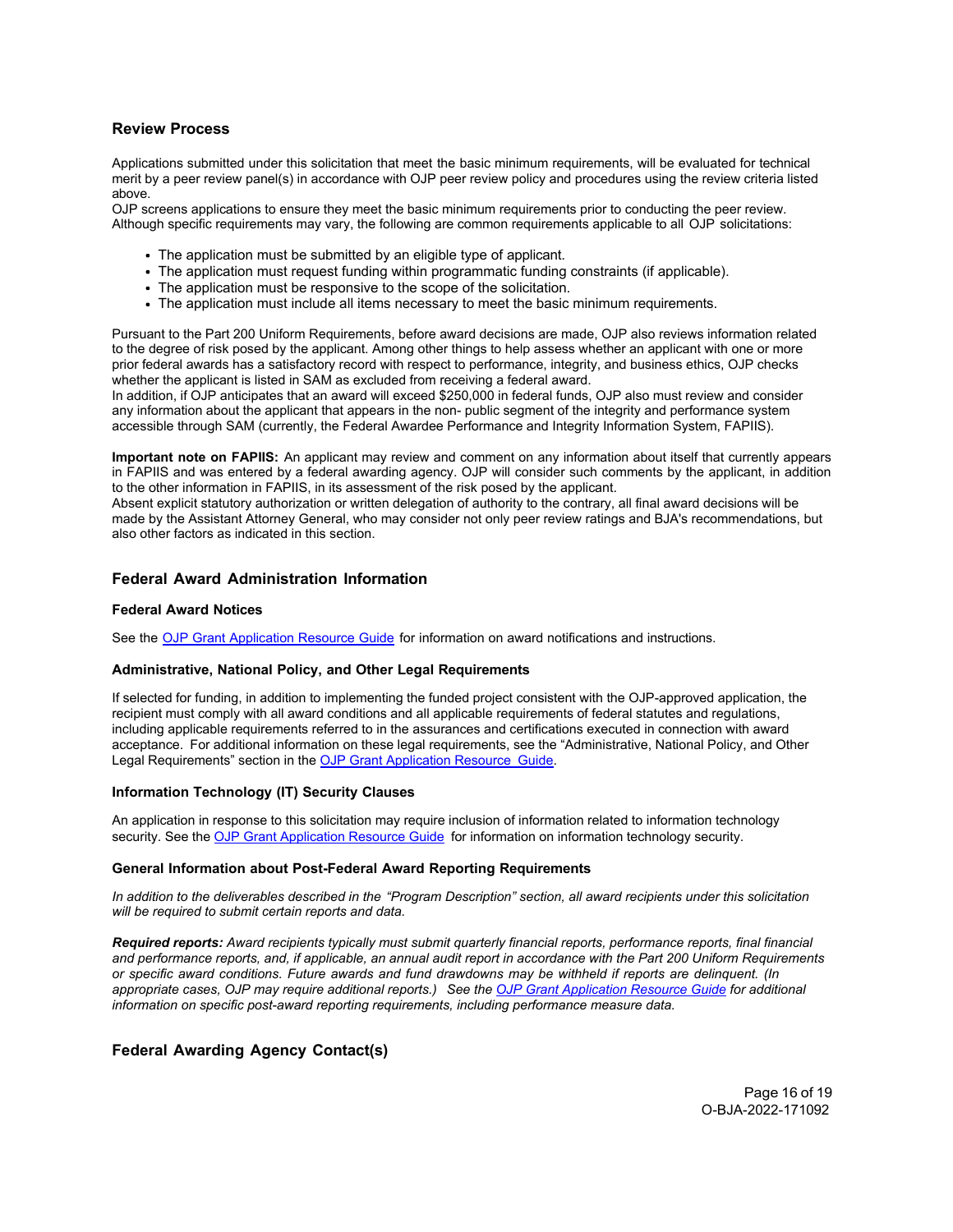For OJP contact(s), see the solicitation cover page. For contact information for Grants.gov, see the solicitation cover page.

# <span id="page-16-0"></span>**Other Information**

### <span id="page-16-1"></span>**Freedom of Information and Privacy Act (5 U.S.C. 552 and 5 U.S.C. 552a)**

See th[e OJP Grant Application Resource Guide](https://www.ojp.gov/funding/apply/ojp-grant-application-resource-guide#foia) for information on the Freedom of Information and Privacy Act (5 U.S.C. 552 and 5 U.S.C. 552a).

### <span id="page-16-2"></span>**Provide Feedback to OJP**

See the [OJP Grant Application Resource Guide](https://www.ojp.gov/funding/apply/ojp-grant-application-resource-guide#feedback) for information on how to provide feedback to OJP.

# <span id="page-16-3"></span>**Performance Measures**

Applicants are **not** required to submit performance data with the application. Rather, performance measure information is included as an alert that successful applicants will be required to submit performance data as part of each award's reporting requirements.

OJP will require each successful applicant to submit regular performance data that show the completed work's results. The performance data directly relate to the goals, objectives, and deliverables identified in the "Goals, Objectives, and Deliverables" discussion. Applicants can visit OJP's performance measurement page at [www.ojp.gov/performance f](https://www.ojp.gov/performance)or an overview of performance measurement activities at OJP.

A list of performance measure questions for this program can be found at [Matthew Shepard and James Byrd Jr. Hate](https://bja.ojp.gov/sites/g/files/xyckuh186/files/media/document/Shepard-Hate-Crimes-Performance-Measures.pdf) [Crimes.](https://bja.ojp.gov/sites/g/files/xyckuh186/files/media/document/Shepard-Hate-Crimes-Performance-Measures.pdf) BJA will require award recipients to submit performance measurement data and performance reports in JustGrants. BJA will provide further guidance on the post-award submission process, if selected for award.

# <span id="page-16-4"></span>**Application Checklist**

# **FY 2022 BJA Matthew Shepard and James Byrd Jr. Hate Crimes Program**

This application checklist has been created as an aid in developing an application. The [DOJ Application Submission](https://justicegrants.usdoj.gov/sites/g/files/xyckuh296/files/media/document/appln-submission-checklist.pdf) [Checklist is](https://justicegrants.usdoj.gov/sites/g/files/xyckuh296/files/media/document/appln-submission-checklist.pdf) another resource.

<span id="page-16-5"></span>What an Applicant Must Do: *Prior to registering in Grants.gov:*

> Confirm your Entity'[s System Award Management \(SAM\)](https://sam.gov/SAM/) Registration Information (se[e OJP Grant Application](https://www.ojp.gov/funding/apply/ojp-grant-application-resource-guide#apply) [Resource Guide\)](https://www.ojp.gov/funding/apply/ojp-grant-application-resource-guide#apply)

*To register in Grants.gov:*

- Acquire an Authorized Organization Representative (AOR) and a Grants.gov username and password (see [OJP](https://www.ojp.gov/funding/apply/ojp-grant-application-resource-guide#apply) [Grant Application](https://www.ojp.gov/funding/apply/ojp-grant-application-resource-guide#apply) [Resource Guide\)](https://www.ojp.gov/funding/apply/ojp-grant-application-resource-guide#apply)
- Acquire AOR confirmation from the E-Business Point of Contact (see [OJP Grant Application Resource Guide\)](https://www.ojp.gov/funding/apply/ojp-grant-application-resource-guide#apply)

*To find the funding opportunity:*

- Search for the Funding Opportunity on Grants.gov using the opportunity number, Assistance Listing or keyword(s)
- Access the Funding Opportunity and Application Package (see step 7 in th[e OJP Grant Application](https://www.ojp.gov/funding/apply/ojp-grant-application-resource-guide#apply) [Resource](https://www.ojp.gov/funding/apply/ojp-grant-application-resource-guide#apply) [Guide\)](https://www.ojp.gov/funding/apply/ojp-grant-application-resource-guide#apply)
- Sign up for Grants.gov email [notifications \(](https://www.grants.gov/web/grants/manage-subscriptions.html)optional) (see [OJP Grant Application Resource Guide\)](https://www.ojp.gov/funding/apply/ojp-grant-application-resource-guide#apply)

Page 17 of 19 O-BJA-2022-171092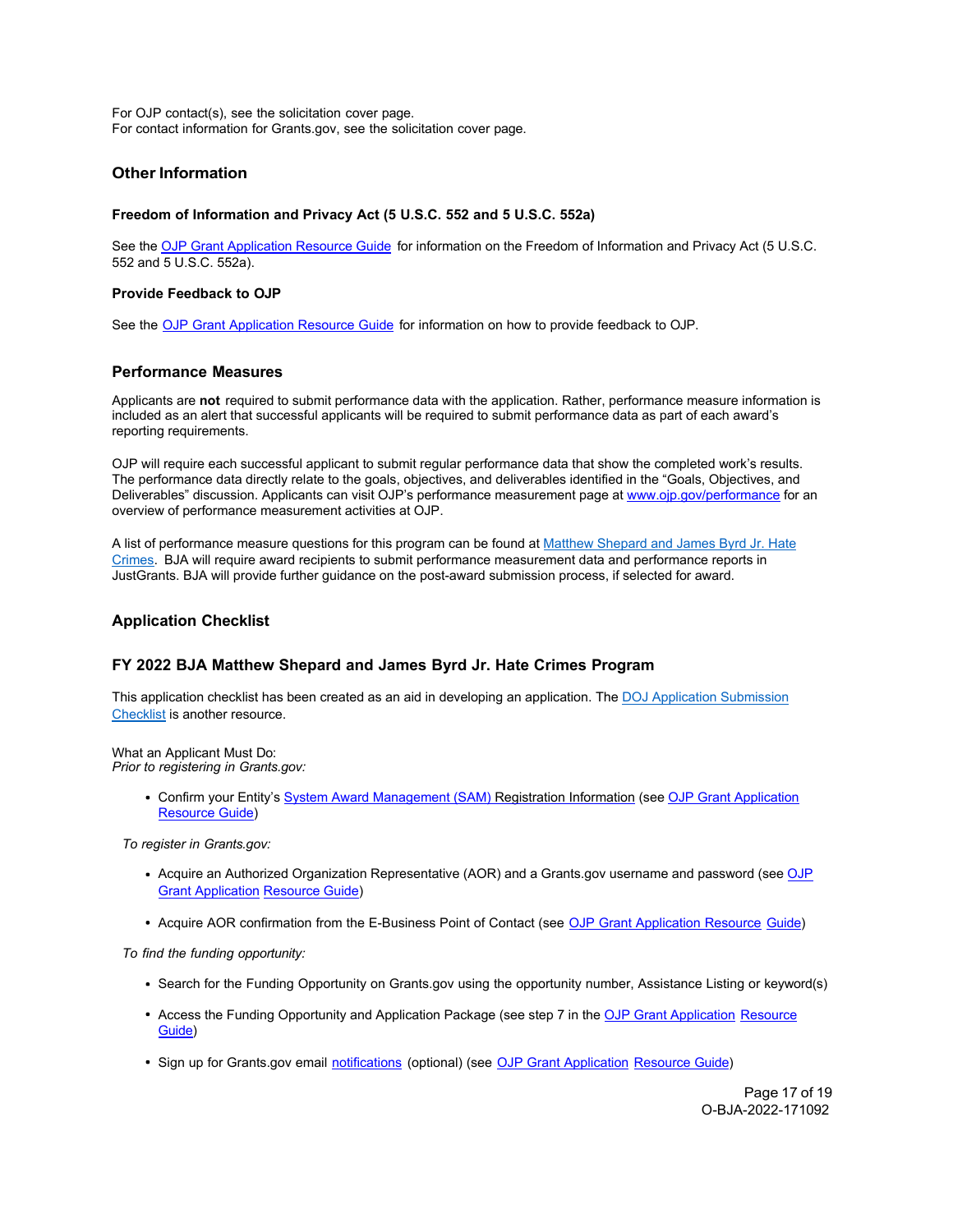- Read **Important Notice: Applying for Grants in Grants.gov**
- Read OJP policy and guidance on conference approval, planning, reporting available at [ojp.gov/financialguide/DOJ/PostawardRequirements/chapter3.10a.htm \(](https://ojp.gov/financialguide/DOJ/PostawardRequirements/chapter3.10a.htm)see [OJP](https://www.ojp.gov/funding/apply/ojp-grant-application-resource-guide#prior-approval) [Grant Application Resource](https://www.ojp.gov/funding/apply/ojp-grant-application-resource-guide#prior-approval) [Guide\)](https://www.ojp.gov/funding/apply/ojp-grant-application-resource-guide#prior-approval)

*Overview of Post-Award Legal Requirements:*

Review the ["Overview of Legal Requirements Generally Applicable to OJP Grants and](https://www.ojp.gov/funding/explore/legal-overview-fy-2022-awards) [Cooperative Agreements -](https://www.ojp.gov/funding/explore/legal-overview-fy-2022-awards) [FY 2022 Awards"](https://www.ojp.gov/funding/explore/legal-overview-fy-2022-awards) in the [OJP Funding Resource Center.](https://www.ojp.gov/funding/index.htm)

#### *Review Scope Requirement:*

The federal amount requested is within the allowable limit(s) of \$400,000.

*Review Eligibility Requirement:*

State, local, and tribal law enforcement and prosecution agencies. Tribal law enforcement and prosecution agencies must be from federally recognized American Indian tribal governments that perform law enforcement functions (as determined by the Secretary of the Interior).

#### **Prepare to submit the Application for Federal Assistance standard form (SF)-424 and Disclosure of Lobbying Activities form (SF-LLL)**

- Review Information to complete the Application for Federal Assistance (SF-424) in Grants.gov
	- Submit the **SF-424** and **SF-LLL** in Grants.gov

*After the SF-424 and SF-LLL submission in Grants.gov, receive Grants.gov email notifications that:*

- Submission has been received in Grants.gov
- Submission has either been successfully validated or rejected with errors (see [OJP](https://www.ojp.gov/funding/apply/ojp-grant-application-resource-guide#apply) [Grant Application Resource](https://www.ojp.gov/funding/apply/ojp-grant-application-resource-guide#apply) [Guide\)](https://www.ojp.gov/funding/apply/ojp-grant-application-resource-guide#apply)

*If no Grants.gov receipt and validation, or error notifications are received:*

Contact Grants.gov Customer Support Hotline at 800-518-4726, 606-545-5035, [Grants.gov customer support,](https://www.grants.gov/web/grants/support.html) or [support@grants.gov r](mailto:support@grants.gov)egarding technical difficulties (se[e OJP Grant Application Resource Guide\)](https://www.ojp.gov/funding/apply/ojp-grant-application-resource-guide#apply)

*Receive email notification to complete application in JustGrants:*

• Proceed to complete application in JustGrants

Content of Application Submission: Critical Application Elements

The following items are critical application elements required to pass the basic minimum requirements review. If OJP determines that an application does not include the following elements, it will neither proceed to peer review, nor receive further consideration.

- Proposal Abstract
- Proposal Narrative
- Budget Worksheet and Budget Narrative (web-based form)
- Letters of Support and Memorandums of Understanding (MOUs) from the Key Partners

#### **Budget and Associated Documentation:**

- Indirect Cost Rate Agreement (if applicable) (see OJP Grant [Application](https://www.ojp.gov/funding/apply/ojp-grant-application-resource-guide#indirect-cost) Resource Guide)
- Financial Management and System of Internal Controls Questionnaire